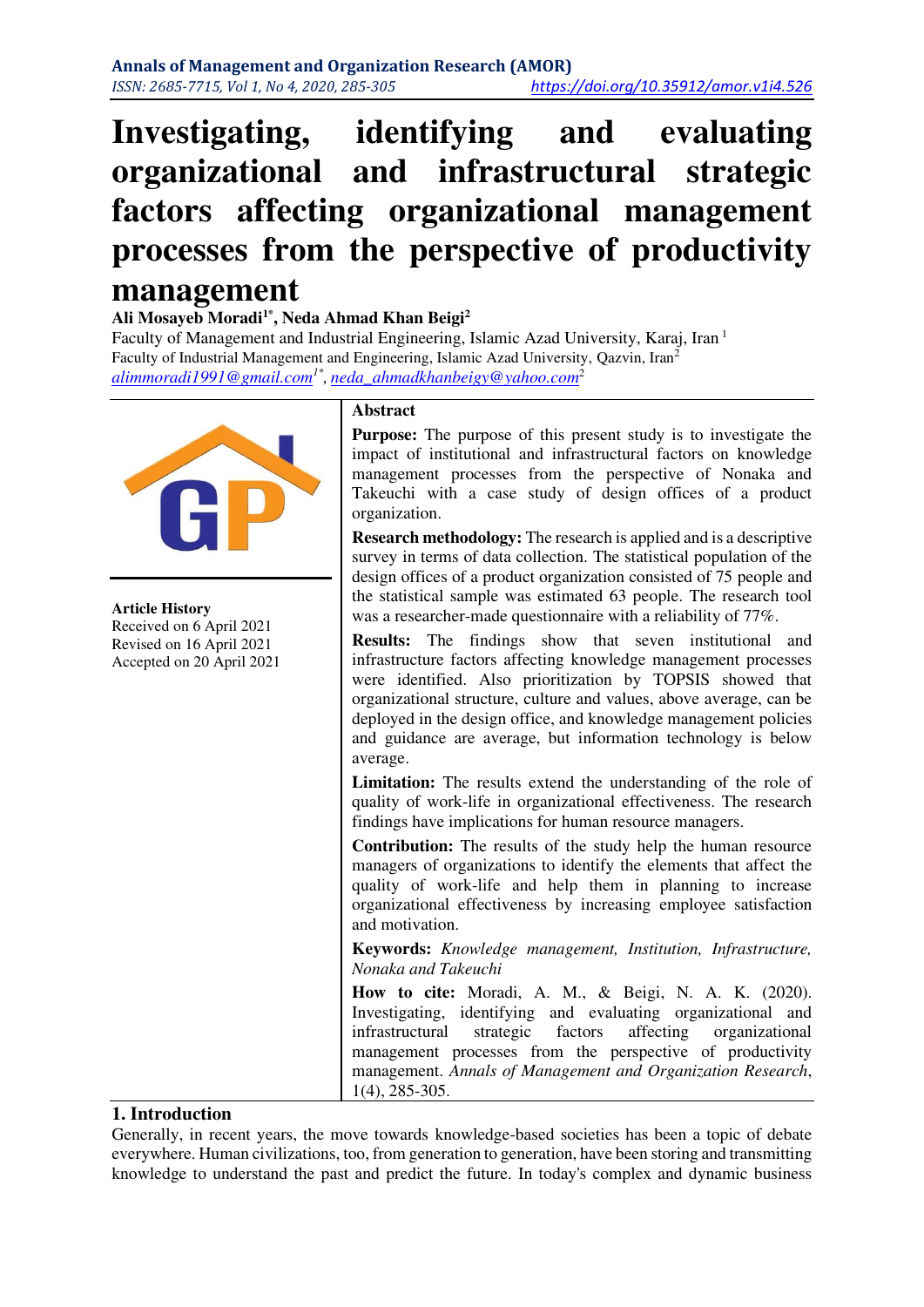environments, the thirst for knowledge grows ever wider and deeper; the knowledge that is changing drastically and spreading outside organizations [\(last, 2017\).](#page-19-0) Nowadays, personal and organizational knowledge is one of the most important assets of any organization and its proper management will promote organizations in a comprehensive way. But the important issue before implementing a KM project is to identify the infrastructure and factors that affect the readiness of organizations to deploy KM.

Basically, knowledge management is the process of creating, storing, absorbing, disseminating and applying knowledge to enhance the productivity and effectiveness of an organization's activities. Although knowledge is mainly produced in humans, organizational knowledge, embedded in organizational routines and culture, plays a decisive role in promoting organizational performance and innovation alongside personal knowledge. Nowadays, knowledge management is considered as an appropriate competitive tool for success in the knowledge-based economy, so that many organizations have implemented and utilized knowledge management, but successful management deployment. Knowledge in the organization requires the availability of appropriate infrastructure factors in the organization. Therefore, using knowledge management in organizations reduces costs and improves the quality, productivity and profitability of the organization. A review of existing concepts and classifications in the field of knowledge management shows that there is a diverse range of views and perspectives in this field [\(Dubé, Bourhis, Jacob, & Koohang, 2006\).](#page-18-0)

Nowadays, despite geographical dispersal, organizations can collaborate with each other using new technologies through virtual groups and telecommunications. Knowledge management systems have the potential to be valuable to achieve these goals. Choosing the right tools and system for implementing KM is one of the managerial considerations, especially the institutional and infrastructure factors that make the use of open and hidden knowledge in organizations more beneficial. Therefore, the present study investigate the impact of institutional factors and knowledge management infrastructures on the organization's knowledge management deployment in design centers of a product-oriented organization [\(Dávideková & Hvorecký, 2016\).](#page-18-1)

#### *Problem statement*

Research shows that the most important characteristic of 21st-century smart organizations is the emphasis on knowledge and information. Unlike in the past, today's organizations have advanced technology and require the acquisition, management and utilization of knowledge and information to improve the efficiency, management and pursuit of endless change. Knowledge is a powerful tool that can bring about change in the world and enable innovations. However, in this complex situation, taking advantage of all the benefits of KM in addition to spending time and money and investing properly requires the proper establishment of KM in the organization. Therefore, identifying and removing the barriers to deploying a KM project in the right way can lead to the benefit of KM, otherwise resulting in a waste of resources, cost and time (and falling behind the competition for the organization). Design departments are dynamic institutions that have more dynamism and complexity if every approach and study of these institutions is the subject of their study.

In addition to the importance and complexity of looking at these types of offices, the type of management and planning patterns, organizational knowledge and learning will also vary. Undoubtedly, with a deep and scientific look at new organizations, it can be said that they have changed drastically based on two concepts of complexity and turbulence, and are very different from the past due to the time conditions in which they are located. So that the present nature of the world is based on discrete and fundamental changes. These changes have happened so fast and with so much competition that the great organizations of the twenty-first century are not able to withstand the emerging world of the 21st century. Therefore, in these new environments, organizations need natural systems and their reflections to survive and succeed in order to be able to adapt quickly, recognizing changes in their organizations. Also, considering the importance of design offices in the country and their decisive role in the national economy and employment, it is necessary to seriously consider knowledge management in this sector and to examine the barriers to its establishment.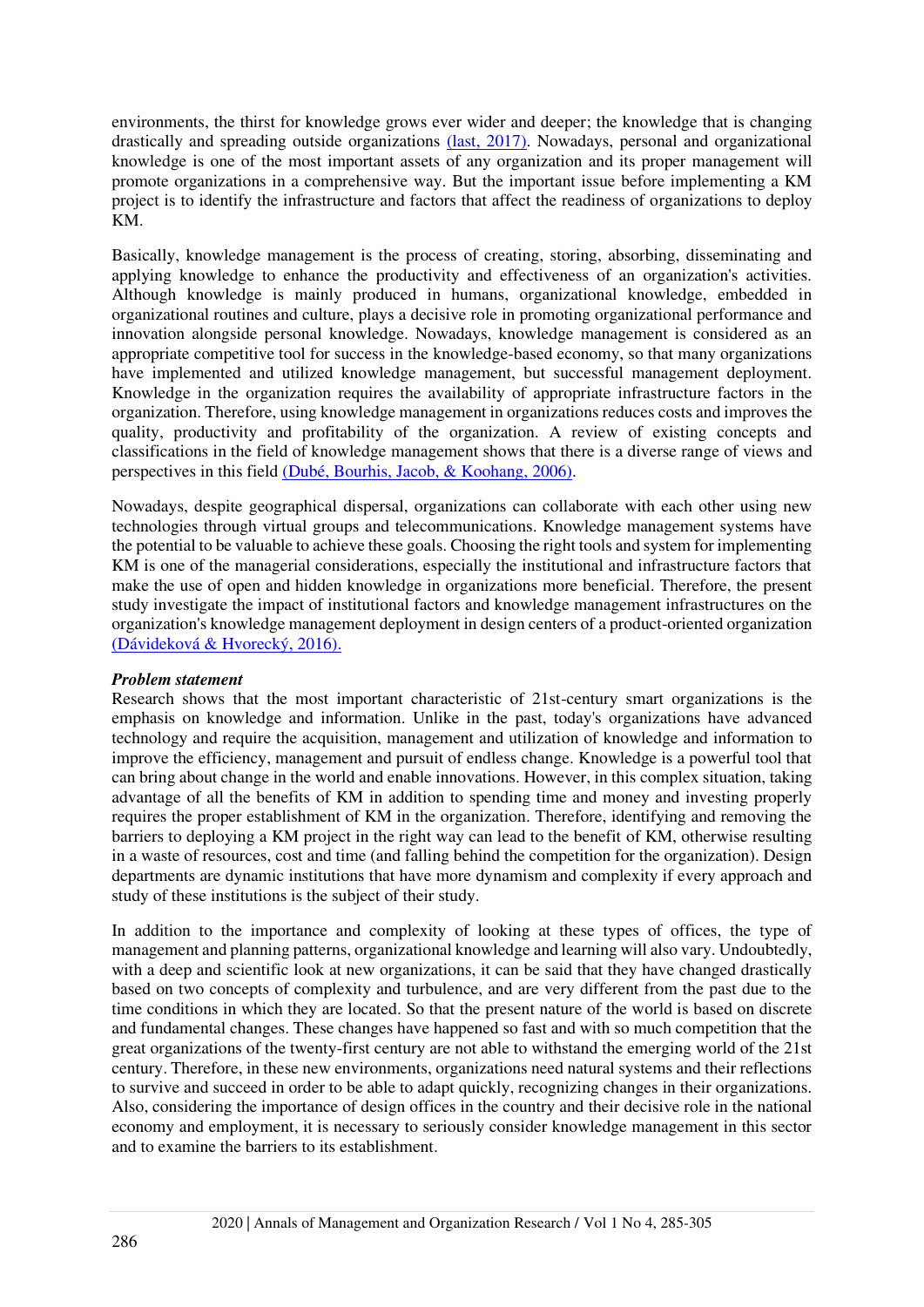Accordingly, this study aims to examine the effective infrastructures on knowledge management deployment and provide suggestions for improving its deployment in the organization. Because knowledge with its innovative and dynamic features enables it to respond to the characteristics of new environments, the importance of knowledge and its application in various domains in the organization and management is a key to success and to gain lasting competitive advantage. Research indicates that the implementation of a knowledge management system needs to identify the structural, institutional variables in the product-centric environments sector and determine its impact on product-centric results. Due to the nature of these variables in design offices, it can be said that the implementation of these variables has made the implementation of knowledge management better and more efficient and can utilize the benefits of full knowledge management in designing, developing, creating technology, reducing costs, project time and increasing quality of products used. The necessity and importance of reviewing, identifying, and evaluating the institutional and infrastructural factors affecting the knowledge management processes from the perspective of Nonaka and Takeuchi in the design offices of a product organization.

In the present study, the impact of institutional and infrastructure factors on knowledge management processes from the perspective of [Nanaka and Takeuchi](#page-19-1) would be studied by a case study of design offices of a product organization. It is worth noting that today the rapid development of technology has led to activities to search for new ways, ideas and experiences to improve system and technology, process and product to drive this sector towards organizational innovation. For this reason, this office is transforming from pure production companies to knowledge-based companies [\(Nanaka and](#page-19-2)  [Takeuchi, 1996\).](#page-19-2) In line with this move, understanding the underlying driving factors affecting the capabilities of institutional and infrastructure agents is a key strategic and strategic task for companies to remain in this changing environment and market [\(Commoner, 2020\).](#page-18-2)

#### **2. Literature review**

Here it is necessary to give a brief overview of the key elements of knowledge management infrastructure. Referring to different texts, different factors can be named that are knowledge management infrastructures. [Stankosky and Murray \(2006\)](#page-19-3) identify organizational culture, organizational structure, information technology, leadership, and learning as the success factors of a knowledge management program. [Holsapple and Joshi\(2000\)](#page-18-3) have divided the effective factors on knowledge management into three groups: management, environmental and resource factors. In this regard, [Hassanali et al \(2013\)](#page-18-4) consider the successful implementation of KM in five factors: leadership, organizational culture, organizational structure, roles and responsibilities. But in summary, among the factors mentioned are the factors of organizational culture, values, organizational context and leadership as institutional factors and information technology resources and equipment including hardware, software and network as infrastructural factors play an essential role in the successful implementation of knowledge in organizations.

Organizational Culture Among the many challenges mentioned in implementing a knowledge management program, some barriers are fundamentally rooted in organizational culture. Knowledge in organizations is power, and the provision of knowledge by individuals can place them in vulnerable situations. If a person's job promotion and promotion in the organization is due to the knowledge he or she has, it is not necessary to share his or her job position with the organization. Therefore, it is important for employees to feel that their value and status are not only diminished but also enhanced by sharing their knowledge or expertise. This requires an open and encouraging organizational culture that acts as a knowledge management enabler.

Also, the successful implementation of any project requires full and comprehensive management and leadership support. Implementation of KM is no exception, and it can even be argued that because of the underlying organizational culture debate in knowledge management and the leadership role of the organization in this culture, they receive more support. Request. In other words, knowledge management requires effective leadership. A prerequisite for successful results in the implementation of the knowledge management process is that university management is motivated and forward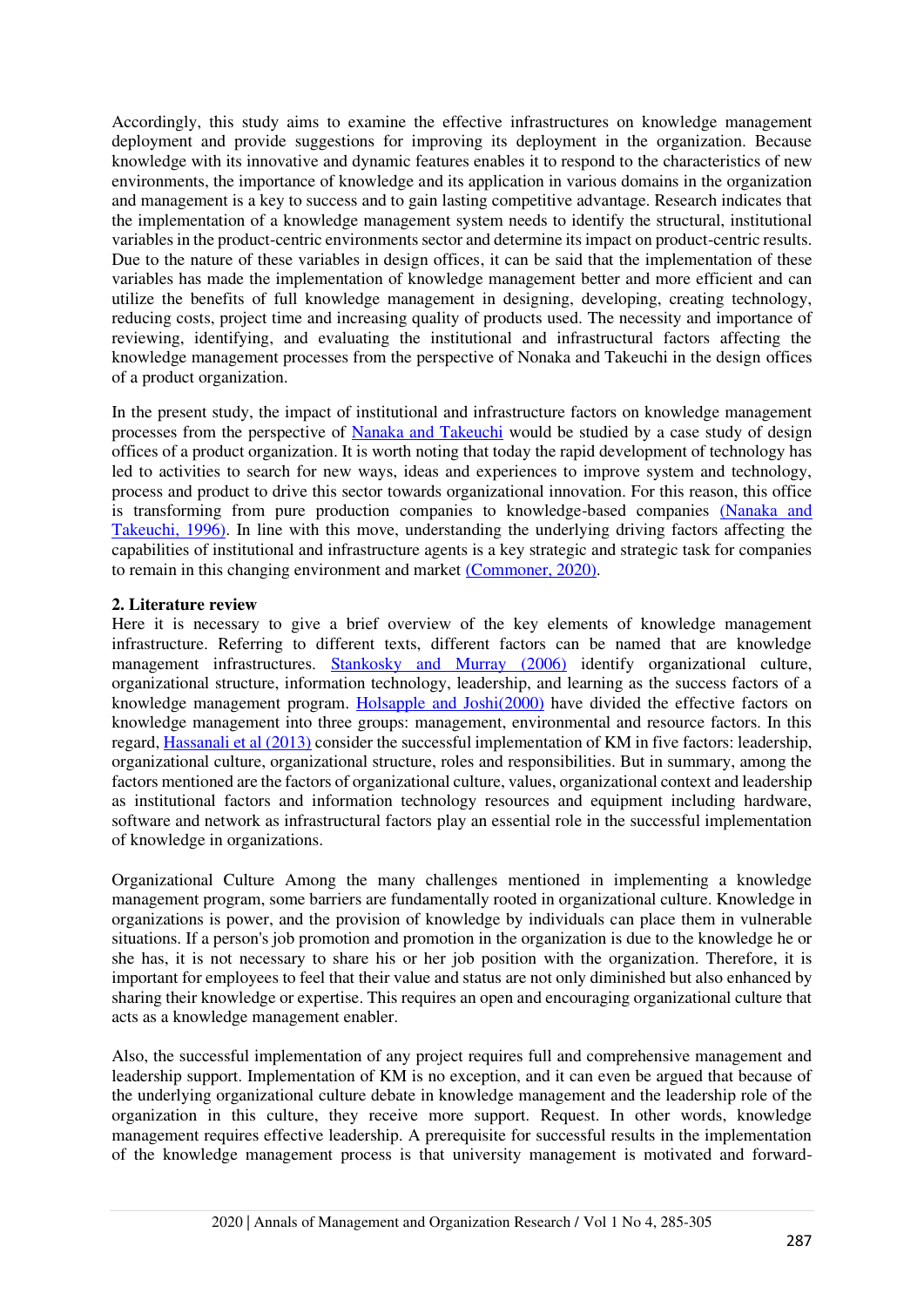thinking, and is capable of providing highly active and innovative organizational processes, as well as contributing to knowledge development (Intezari, 2017).

Information technology acts as a powerful enabler and provides effective and sufficient tools for all aspects of knowledge management including disclosure, sharing and application of knowledge. IT capabilities for searching, indexing, archiving, and transferring information can greatly facilitate the collection, organization, classification, and dissemination of information. Technologies such as relational database management systems, document management systems, internet, intranet, search engines, performance support systems, decision support systems, e-mail, video conferencing, electronic bulletins and group News media can play a key role in knowledge management. However, information technology is not, in itself, the heart of knowledge management and does not create knowledge, but merely serves as a supporter.

It is also worth noting that today's development of societies has taken on an explosive and uncontrollable variety of scientific and technological dimensions so that the world is witnessing the discovery and invention of tools and devices every day, explaining the methods, structures and processes that Without their application, it is impossible to solve the problems of organizations, which means that human beings have to constantly equip themselves with new knowledge and technologies in order to meet the growing and new organizational problems. Thus, human beings may at the time have the knowledge and skills needed to deal with organizational phenomena, but tangible and accelerated changes in science will rapidly abolish their knowledge and skills, and reconstruct and renew their knowledge and experience in the field. Formal participation in informal training courses to make adjustments necessary. Information technology, for its numerous benefits in terms of time-saving, cost and high operating speed, increased accuracy, plays an important and strategic role in achieving the goals of e-government and on-time. Therefore, today's society is called the information society because the phenomenon of information and communication technology has rapidly influenced human desires and its adaptation to human needs has led to the start of a new age, the information age in human life. As compared to the developed countries in the field of information technology, Iran is not good and needs proper management and facilities

Johnson divides computer literacy into two cognitive and emotional parts, which include cognitive components of a computer, hardware and software diagnostics, working on a simple computer system, noting that the computer needs to start, How the computer helps with the decision-making process, knowing that the computer is capable of storing the program and information, knowing that the computer receives instructions from a program provided in the programming language.

He sees the ultimate reason for emphasizing the actions of educational centers to be proficient in technology, promoting justice. In a desirable world, he argues, all students and students must have access to the technological resources needed to support their personal and professional interests. In fact, technological advances frequently leave people with little opportunity, resources, wealth, or access to public facilities [\(Milakovich, 2012\).](#page-19-3)

In principle, information technology can act as a powerful tool and provide effective and efficient tools for all aspects of knowledge management including knowledge acquisition, sharing and application. Create, organize, classify, and disseminate information. Technologies such as related database management systems, document management systems, internet, intranet, search engines, workflow tools, implementation support systems, decision support systems, data mining, data storage, E-mail, image conferencing, bulletin boards, newsgroups, and discussion boards can all play a key role in facilitating knowledge management.

Knowledge management is a systematic process to gain a competitive advantage or achieve organizational goals. Knowledge itself is usually embedded in documents, processes and criteria. Because knowledge is considered a competitive resource, knowledge acquisition organizations identify, implement, and share the knowledge management initiative and take advantage of knowledge assets. These initiatives are the result of modeling, business or reengineering, quality management and learning organizations. Berggren argues that knowledge management is an optimal and systematic strategy that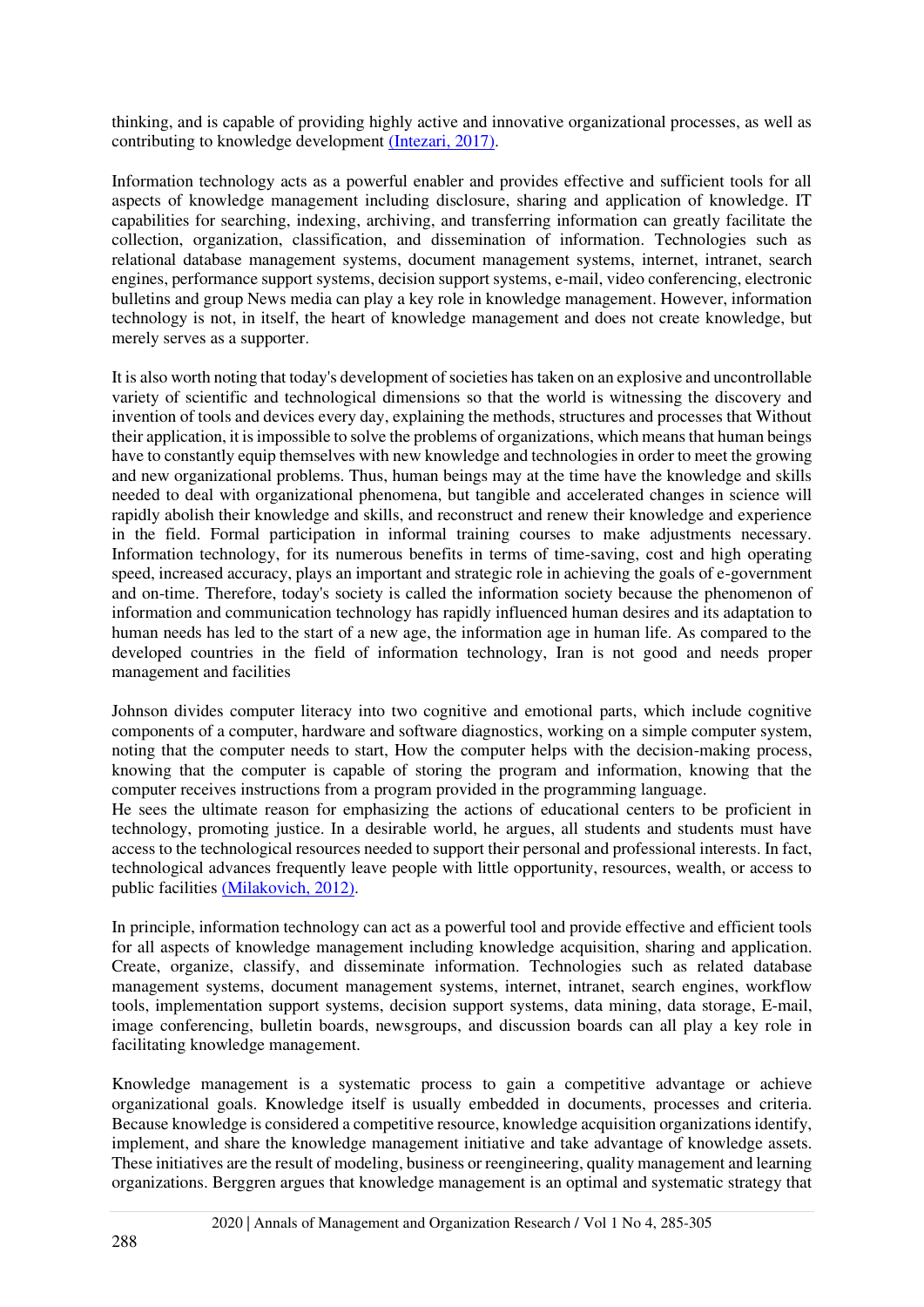is selected, organized and stored, and improves the essential business information of a company to enhance employee performance and enhance the competitiveness of the organization.

From [Zafarian et al's](#page-18-5) viewpoints, knowledge management approaches can be identified in two ways. The first approach is based on the dimension of knowledge management systems, which encompasses a range of approaches, systems, and operational approaches designed to support and manage knowledge-based processes. According to this view, the knowledge management process relies heavily on information technology. The second approach is the social approach. The focus is on individuals and members of the organization. Because knowledge is believed to be a social phenomenon. According to this approach, a large part of the organization's knowledge is tacitly invisible and one of the concerns of this approach is the conversion of tacit knowledge into explicit knowledge.

In principle, knowledge management and related strategic concepts have been considered as important components of an organization's survival and maintaining its competitive position.. In addition, [Martenson](#page-19-4) argues that knowledge management is a definite prerequisite for the productivity and flexibility of public and private organizations, and hence its focus on the duties and responsibilities of managers and officials. Organizations have found that technology-based competitive advantages are temporary and fleeting, and the only sustainable competitive advantage is their employees. Accordingly, organizations that adapt their structures for faster adaptation, better response, and foresight will become more learning organizations.

#### *2.1. Knowledge management*

In today's post-industrial society, intangible and spiritual assets called "knowledge" are seen as an important and vital factor. Knowledge has become a key source of progress and excellence in all fields. Successful implementation and implementation of knowledge management require the long-term support and guidance of senior management, leadership and guidance that is relevant to the culture of the organization, as well as the involvement and participation of trained staff and managers and the proper application of technology. This has drawn the attention of the industry and industry scholars to an enormous and valuable asset, a capital that is less managed, organized and planned despite producing the majority of value-added.

Basically, knowledge management involves the stages, production, acquisition, storage, dissemination, and application of knowledge for the purposes of the organization. Of course, this classification has been discussed in various ways in scientific sources. Because knowledge management encompasses all the ways that an organization manages its knowledge assets, including how to collect, store, transfer, apply, update and create knowledge.

From the point of view of the Brotherhood and the peasantry, the increase in the volume of information and knowledge and the need to use them effectively in decision-making have led to the phenomenon of knowledge management. In fact, organizations need to develop appropriate knowledge strategies for themselves to succeed. Because the only way to achieve sustainable competitive advantage in organizations is to make good use of intellectual capital.

Knowledge management as a new approach focuses on the need for the organization, which is the organization of intellectual, human and scientific capital, and is emerging as a new approach to changing and shifting from physical force management to brain management and growth. Rapidly it has given rise to science and technology. Because, according to the guidance document, assessing the readiness levels and maturity of design offices is generally appropriate for the knowledge-sharing infrastructure in the organization. Among the individual and organizational factors affecting knowledge sharing, insufficient time to participate in knowledge sharing activities has been an obstacle to this activity. The status of education, utilization of information technology and formal and informal activities in the organization in the field of knowledge sharing is relatively good; however, there is not a good situation regarding policies and strategies for institutionalizing knowledge sharing activities

[Hoffman](#page-18-6) and her colleagues believe that knowledge management is the process of creating and sharing knowledge in a way that can be applied effectively in an organization.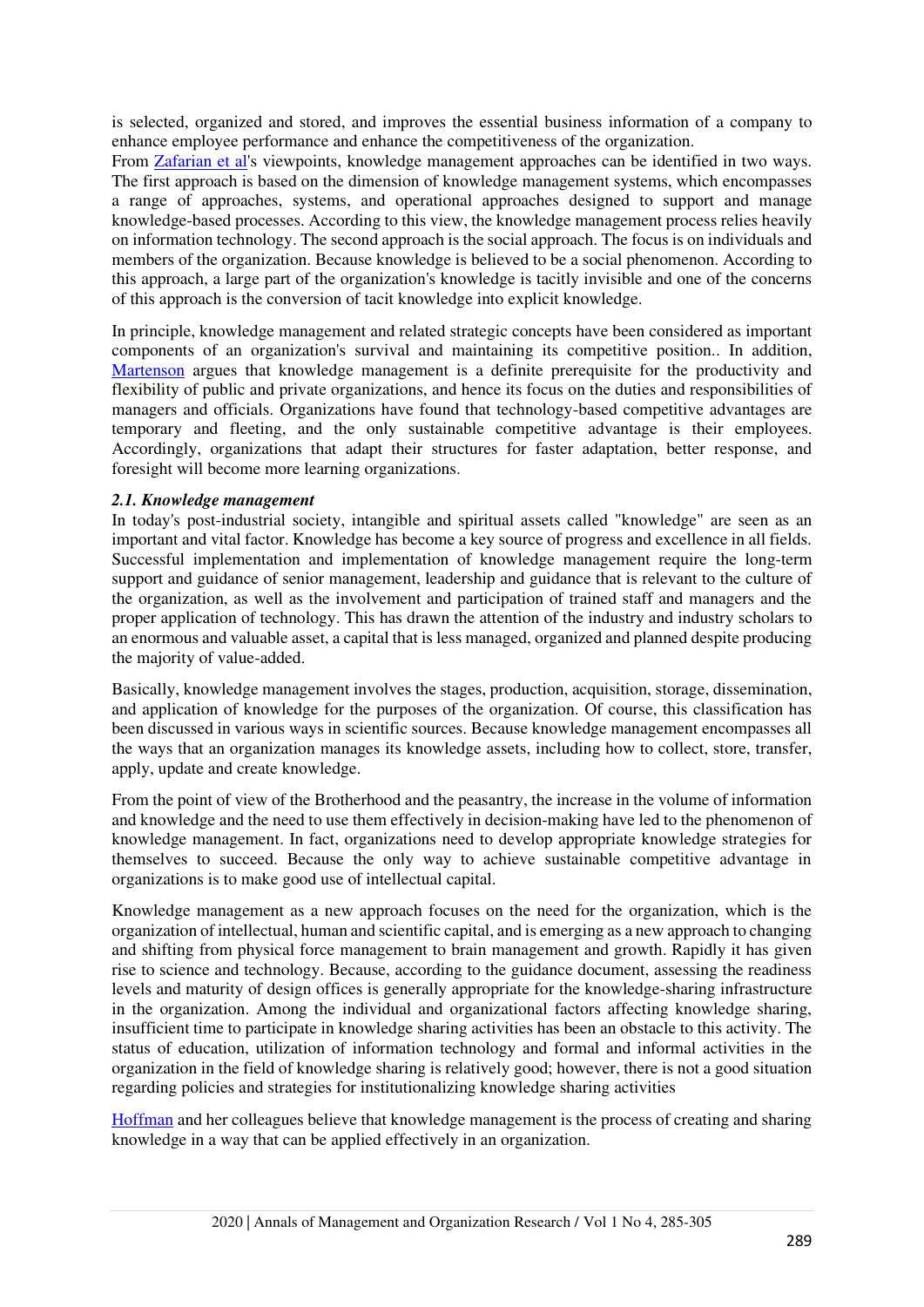[Gupta](#page-18-7) and others, on the other hand, use knowledge management as a process that helps the organization find, select, distribute and transfer the information and expertise needed for activities such as problemsolving, dynamic learning, strategic planning, and decision making. They define, they define

[Meyer](#page-19-5) also considers knowledge management a systematic and integrated approach to identifying, utilizing, and sharing existing, systematic, and unbiased experiences in the organization. According to [Meyer,](#page-19-5) knowledge management is a strategy to create, access, and support a critical source of knowledge.

From [Siliv's](#page-19-6) perspective, knowledge management is the process of managing the intellectual capital of the organization.

Abtahi also considers knowledge management as the management and grounding of knowledge transfer within an organization through the acquisition, sharing and use of knowledge as human capital to achieve the goals of the organization. Abtahi quotes Blunt writes that knowledge management is the process by which organizations use their collected information.

In summary, some of what should be managed in the literature related to knowledge management are some of them including knowledge, management process, scholars, honesty-based human communication, information technology, knowledge culture Axis, flexible organizational structure, performance measurement tools and reward system. Explaining that all of the above is very difficult to manage. In addition, some of the above are not only extensive but also very complex to manage.

#### *2.2. Knowledge management goals*

**-** Creating value in organizations

One of the clear goals of knowledge management is to create value in organizations. One of the most popular ways of creating value for students is to support effective decision-making. Creating value does not necessarily mean creating economic value. Nonprofits, government agencies, and charities create value in a non-economic way. They create what is called social capital. Knowledge The knowledge that can make value decision-making effective is a prerequisite for knowledge management.

**-** Implicit knowledge management

The transformation of informal, mental, and personal (implicit) knowledge into formally registered knowledge is called explicit knowledge. This key goal is to reduce the risk of losing valuable knowledge of the organization by abandoning employee collaboration and reducing the risk of losing company memory when manpower adjustment.

The benefits of knowledge management also include reusing existing knowledge and avoiding the repetition of costs to solve repetitive problems. Knowledge management reduces the time period of problem expression to problem transparency and can accelerate marketing and help the organization through accurate marketing or customer needs recognition. The organization can also use the stored knowledge to solve a range of problems such as new product production, advertising planning, customer complaint handling, and more.

Knowledge management also increases internal efficiency, service coordination, and overall profitability. Organizational knowledge creates value by providing an improved environment for the development of new knowledge and the use of problem-solving experience. In addition, it can provide the ground for creativity and sustainable innovation and empower the organization to adapt to the environment and current conditions [\(Bigliardi & Galati, 2013\).](#page-18-8)

## *2.3. Nonaka and Takeuchi models*

In general, more than 20 models of knowledge management have been proposed so far. Most of these models are almost identical in content but have different words and phrases. In these models, it is assumed that the steps and activities, often simultaneously, are sometimes sequential and rarely in a linear order. Among these models, the Nonaka and Takeuchi models are one of the best in terms of explaining how to produce knowledge. Therefore, this model has been selected to study the desired organization (design office). This model is the only model that covers all types of knowledge and clearly expresses the levels of knowledge and the level of their conversions to each other. In fact, the Nonaka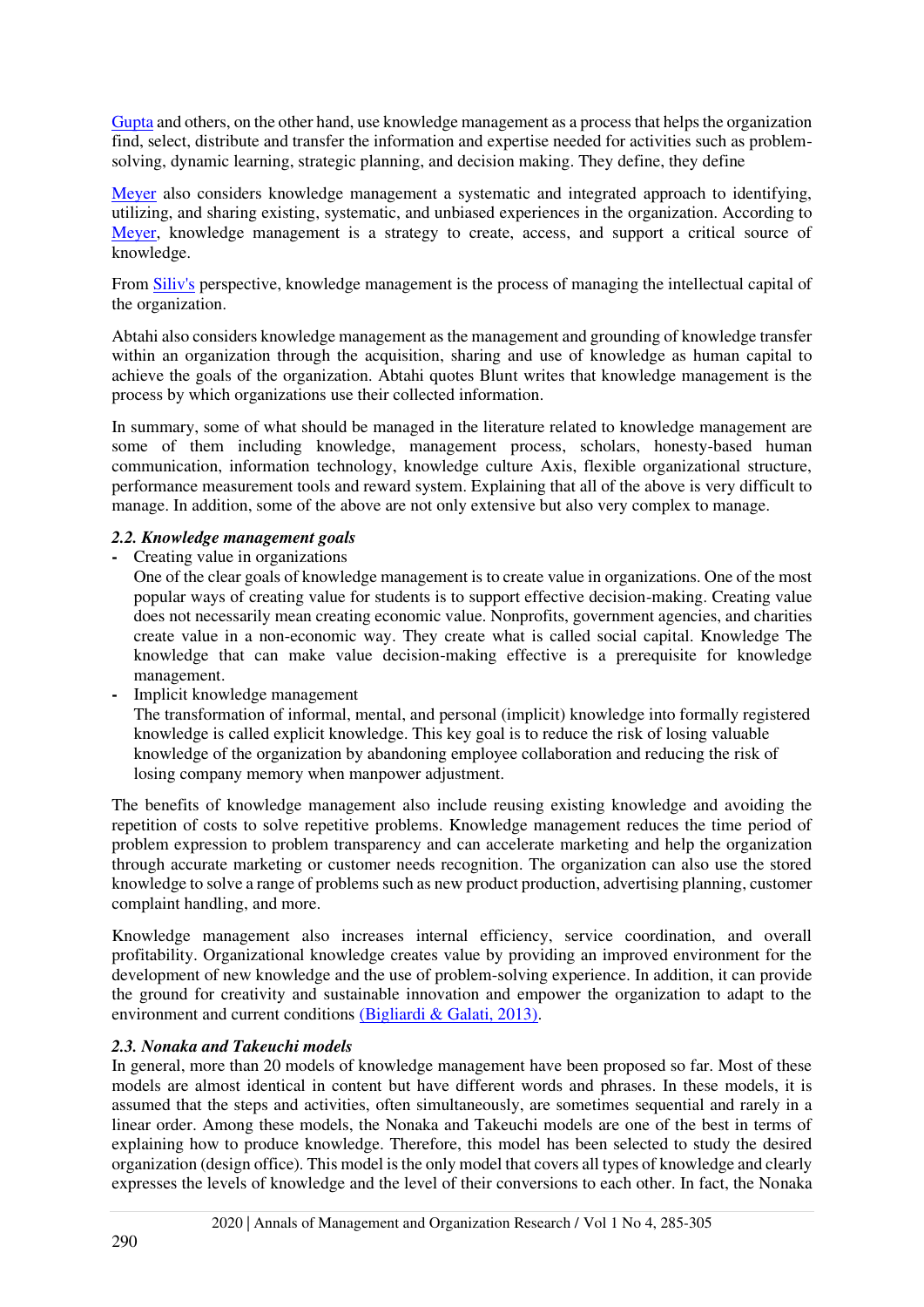and Takeuchi models can use and localize to create a knowledge management process. Unlike other models, this model focuses on two types of overt and covert knowledge and focuses on how to transform them into each other and how to create them at all organizational levels (individual, group and organizational).

It is worth mentioning that this theory of organizational knowledge production was proposed by [Nonaka](#page-19-2)  [in 1994](#page-19-2) and emphasizes the active and mental nature of knowledge and the correction of beliefs and people's participation. This theory considers the main function of the organization in strengthening the knowledge produced by individuals and crystallizing it as part of the knowledge network of the organization, and a year later it was manifested in the famous model of Nonaka and Takeuchi.



Figure 1. Nonaka and Takeuchi organizational knowledge model

The basis of this model is hidden knowledge, overt knowledge and their transfer processes. It is worth mentioning that the researchers of the Japanese management of [Nonaka and Takeuchi \(1996\)](#page-19-2) have had a great impact on the basics of knowledge management. The concept of hidden knowledge and overt knowledge has been categorized by Nonaka for designing organizational learning theory. In this classification, given the convergence between the hidden and overt forms of knowledge, they have established a model known as their own. This model, unlike previous models, focuses on two types of overt and covert knowledge, how to convert them to each other and how to create it at all organizational levels (individual, group and organizational level) [\(Nonaka & Konno, 1998\).](#page-19-1)

## *Socialize (hidden to hidden)*

Transmitting the intangible knowledge of one person to another (how to solve a program-design problem unusually). For this process to be effective, there must be a common culture and ability to work in groups. This is made possible by the use of social theories and collaboration. Meeting a group that explains and discusses experiences is a normal activity in which the sharing of hidden knowledge can take place.

## *Extermination (hidden to obvious):*

Transforming invisible knowledge into obvious knowledge. In this case, one can present one's knowledge in the form of regular materials (seminars, workshops) to others. Conversations between a group, in response to questions or perceptions of events, are among the common activities in which this type of transformation occurs.

## *Connection (obvious to obvious)*

At this stage, the shift from explicit individual knowledge to explicit group knowledge and its storage takes place, and due to the use of existing knowledge, the possibility of solving problems through the provided group, followed by that knowledge, is developed.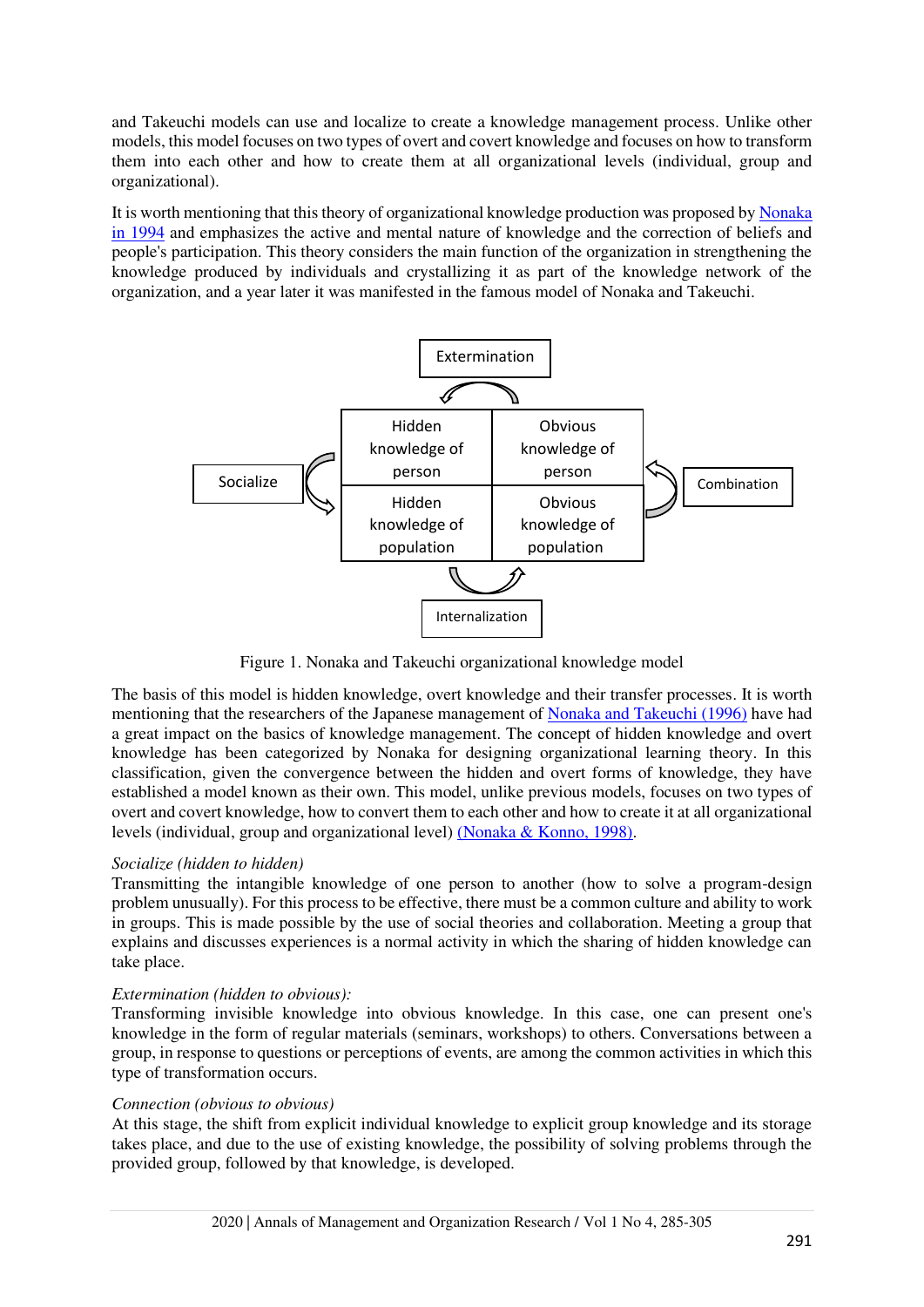#### *Internalization (obvious to hidden)*

At this stage, the obvious knowledge gained in the organization is institutionalized. Going through this stage for individuals also leads to the creation of new personal implicit knowledge (acquiring new hidden knowledge from existing obvious knowledge).

The above four steps must be followed continuously and in a spiral-like manner, so that each stage completes the previous stage and, while institutionalizing the knowledge in the organization, also causes the production and creation of new knowledge.

The creation of knowledge is the result of the interaction between individuals and overt and covert knowledge, through the interaction of the individual with others, covert, externalized knowledge is shared. By other employees, they create, disseminate, and internalize knowledge. Since all the processes of this model are important, it is necessary to consider them in the integrated knowledge management by considering the necessary measures and planning and also considering the position of the desired organization, to establish a balance between these processes.

Another important point is that when people participate in these processes, organizational training also takes place. Because people's knowledge is shared with others, it is explained and made available to others. Also, the creation and production of new knowledge occur through these processes. Of course, it should be noted that these processes do not occur in isolation, but occur in different combinations and in our work situations between people who work with each other. For example, the creation of knowledge is the result of the interaction of individuals and overt and covert knowledge. Through one's interaction with others, hidden knowledge is externalized and shared. In these processes, individuals create, disseminate, and internalize knowledge through knowledge management, while gaining insight and organizational experience, or through other employees.

One of the concerns of managers in any organization is the proper management of the knowledge resources of that organization. Especially nowadays, knowledge has been introduced as the key source of competitive advantage [\(Akhavan et al., 2011,](#page-18-9) [Jafari et al., 2011\).](#page-18-5) Organizations, by focusing on their knowledge resources, seek to become knowledge-based and, based on their growing needs, have put the production of key knowledge and the use of shortcuts on their agenda. Certainly, knowledge management in the subsets of each organization is subject to the conditions and requirements of the collection and it is not possible to draw a single pattern with all the details for them. In the following, we have tried to introduce some of the most important process patterns of knowledge management.

[Allard, S., & Holsapple \(2002\)](#page-18-10) list five main types of activities, including acquisition, selection, internalization, externalization, and generalization of knowledge, for knowledge management in the organization. In her opinion:

"In the ontology of knowledge management, there are five main types of knowledge activity. Knowledge can flow during these activities. The arrangement of these activities can be in different ways and the ways of doing it can be done through various processes." These main activities are:

 $\checkmark$  Acquisition of knowledge: occurs when knowledge in an external environment for use within the organization has been identified and has not changed in any way (filtering, reconstruction, etc.).

 $\checkmark$  Selection of knowledge: describes the identification and possibility of knowledge transformation among the main capital of knowledge within the organization.

 $\checkmark$  Internalization of knowledge: The activity of acquiring knowledge that has been obtained and selected and distributed and stored within the organization.

 $\checkmark$  Externalization of knowledge: The activity of knowledge penetration in outputs (products, services, etc.) to be released in the external environment.

 $\checkmark$  Generalization of knowledge: Providing the production of new knowledge from existing knowledge can be a form of discovery or adaptation.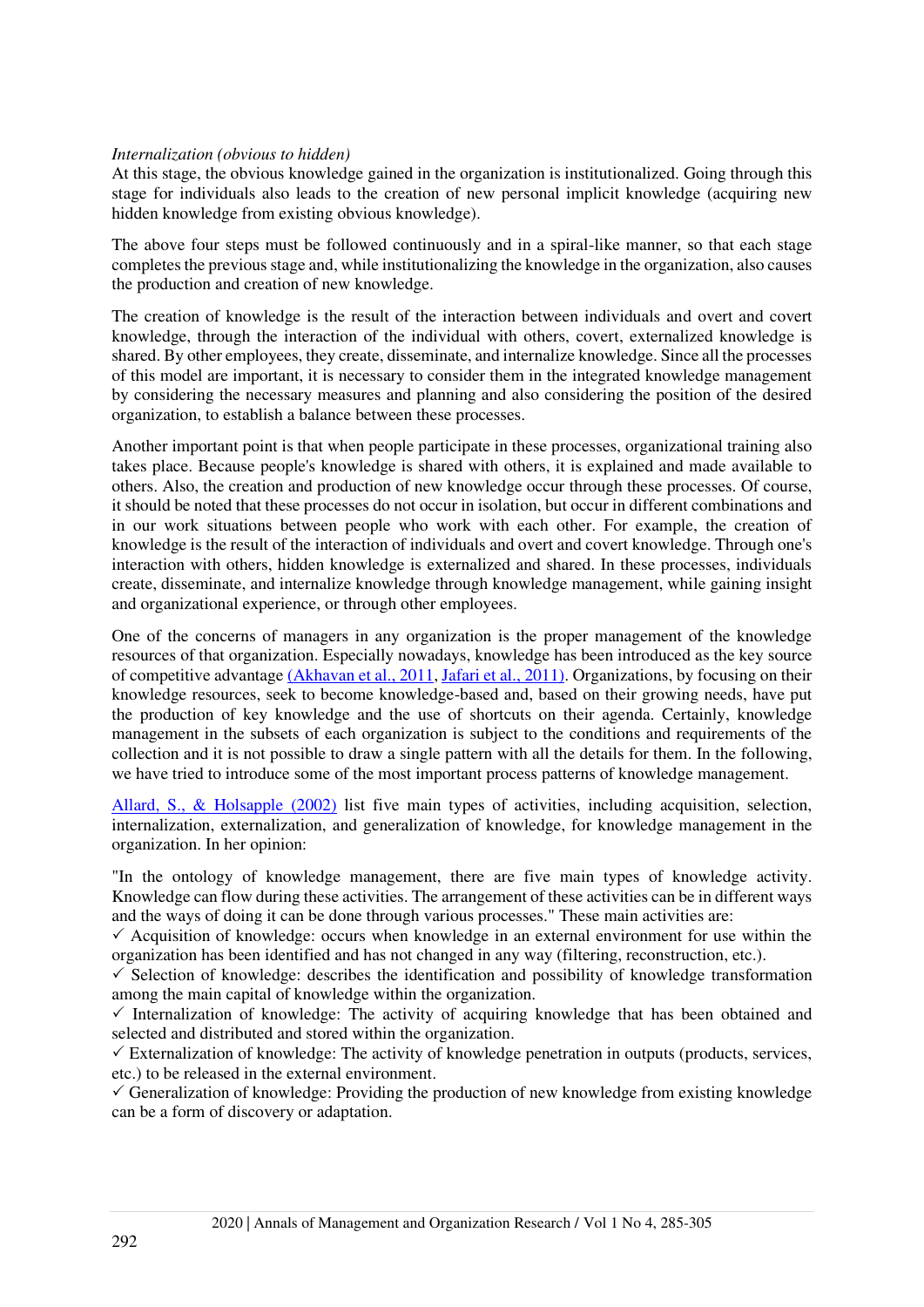Some authors have considered both public and business activities as the creation of knowledge. From [Sugurmaran and Bose's \(2003\)](#page-19-7) perspective, the knowledge management framework includes four major processes that are described below. (Figure 2).



Figure 2. Fundamental Processes of Knowledge Management from the Perspective of Sugurmaran [and Bose](#page-19-7) (2003)

Knowledge identification and production: Creating and creating knowledge refers to the organization's ability to create and create efficient and new solutions and ideas. By shaping and re-combining the new knowledge of the organization with the previous knowledge, the organization will be able to create new concepts and realities.

Knowledge storage and coding: This step involves converting knowledge into an understandable form for the machine for future use. In general, this step refers to documenting new knowledge and storing it so that all stakeholders can easily benefit from this knowledge.

Knowledge distribution and dissemination: Knowledge dissemination processes are related to the distribution of knowledge throughout the organization. At this stage, numerous and continuous interactions and connections between technology, techniques and skills of individuals are necessary for the organization to be able to expand knowledge effectively.

Utilization and feedback on knowledge: This step enables stakeholders and knowledge users to solve the problems of the organization using the created knowledge. Also, the use of knowledge to solve a particular problem or issue may lead to the production and creation of new knowledge that this knowledge will be re-stored and retrieved.

[Williams and Bukowitz \(2001\)](#page-19-8) consider the knowledge management framework and its key activities to include seven steps:

1- Gaining knowledge: Achieving knowledge through various tools such as library resources, databases and scientific groups

2- Using knowledge: Using the acquired knowledge that has been recognized as useful and appropriate. 3- Learning: Teaching members of the organization about past experiences and the organization's support for learning and gaining experience by its members.

4- Sharing and exchanging knowledge: Organizational support for knowledge exchange between members and bilateral and multilateral interactions in this regard.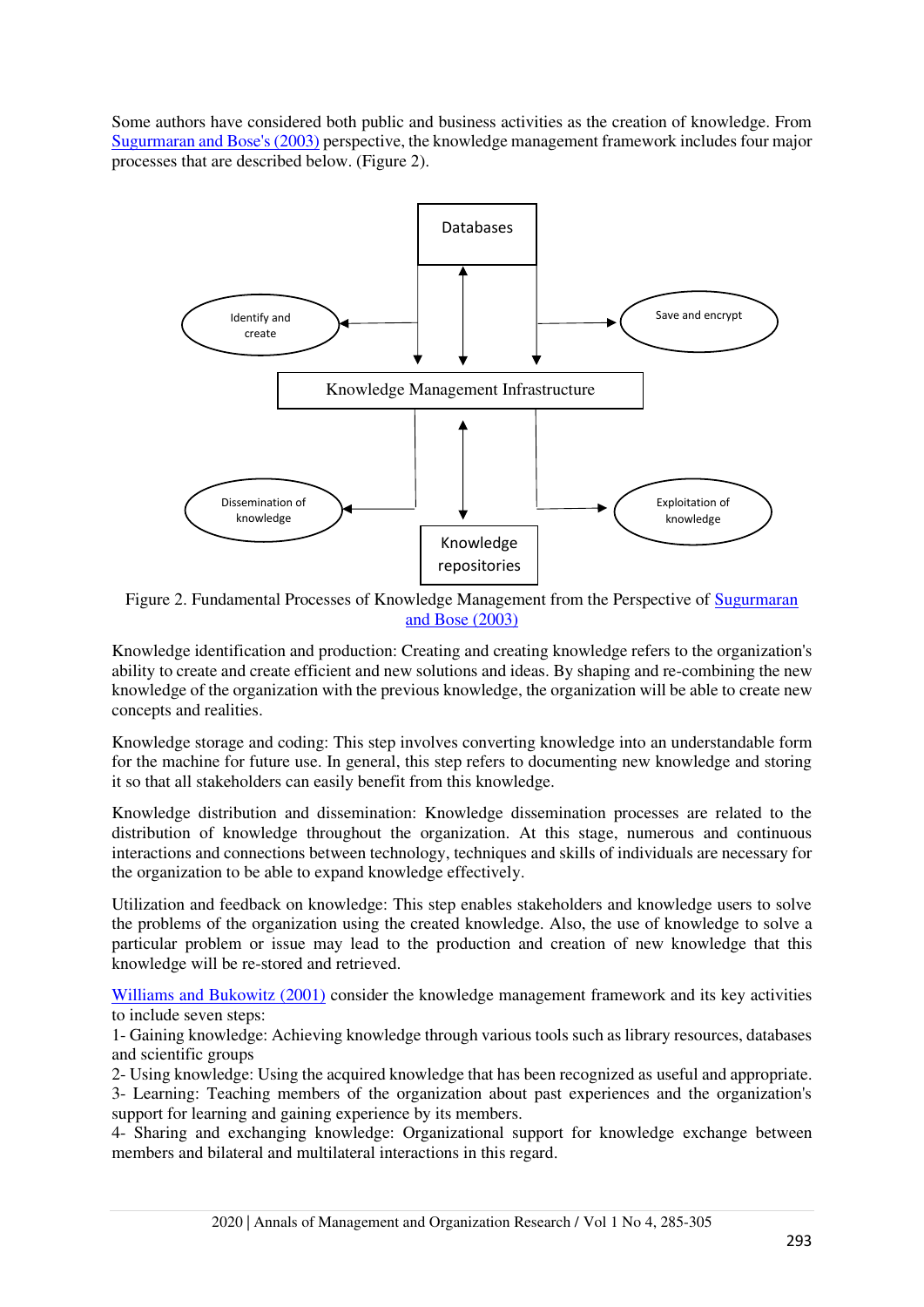5- Assessing knowledge: Creating a framework by the organization using quantitative and qualitative tools and criteria to assess the status of the organization's knowledge assets, management strengths and weaknesses and the effects of knowledge use in the organization.

6- Creating and consolidating knowledge: Gaining the organizational ability to create, produce and consolidate knowledge and use information technology tools to help perform tasks and use participation and cooperation as tools for knowledge consolidation.

7- Optimal use of knowledge: The organization, knowing the importance and amount of its knowledge assets and based on a planned and measured method, makes optimal use of knowledge and takes care of the existence of strategic and vital knowledge and people with this knowledge in the organization.

[Williams and Bukowitz \(2001\)](#page-19-8) categorize knowledge management processes into strategic and tactical, including tactical aspects of acquiring, applying knowledge, learning, sharing, and sharing knowledge between individuals. Strategic processes are also considered to derive value from the tactical process. In another classification made by [Gilbert Probst et al. \(2003\),](#page-19-9) six main activities were identified as the cornerstone of organizational knowledge management, which are:

- $\checkmark$  Knowledge recognition:
- $\checkmark$  Gain knowledge;
- $\checkmark$  Knowledge development:
- $\checkmark$  Sharing and distributing knowledge;
- $\checkmark$  Exploitation of knowledge;
- $\checkmark$  Keeping knowledge;

[Proabst et al. \(2003\)](#page-19-9) show how to connect the above key elements in Figure 3:



Figure 3. Six cornerstones of knowledge management from the perspective of [Probst et al. \(2003\)](#page-19-9)

Table 1-1, which summarizes and summarizes the views of various scientists in the field of knowledge management (during the years 1993-1997), has well examined the various views on the key activities of knowledge management.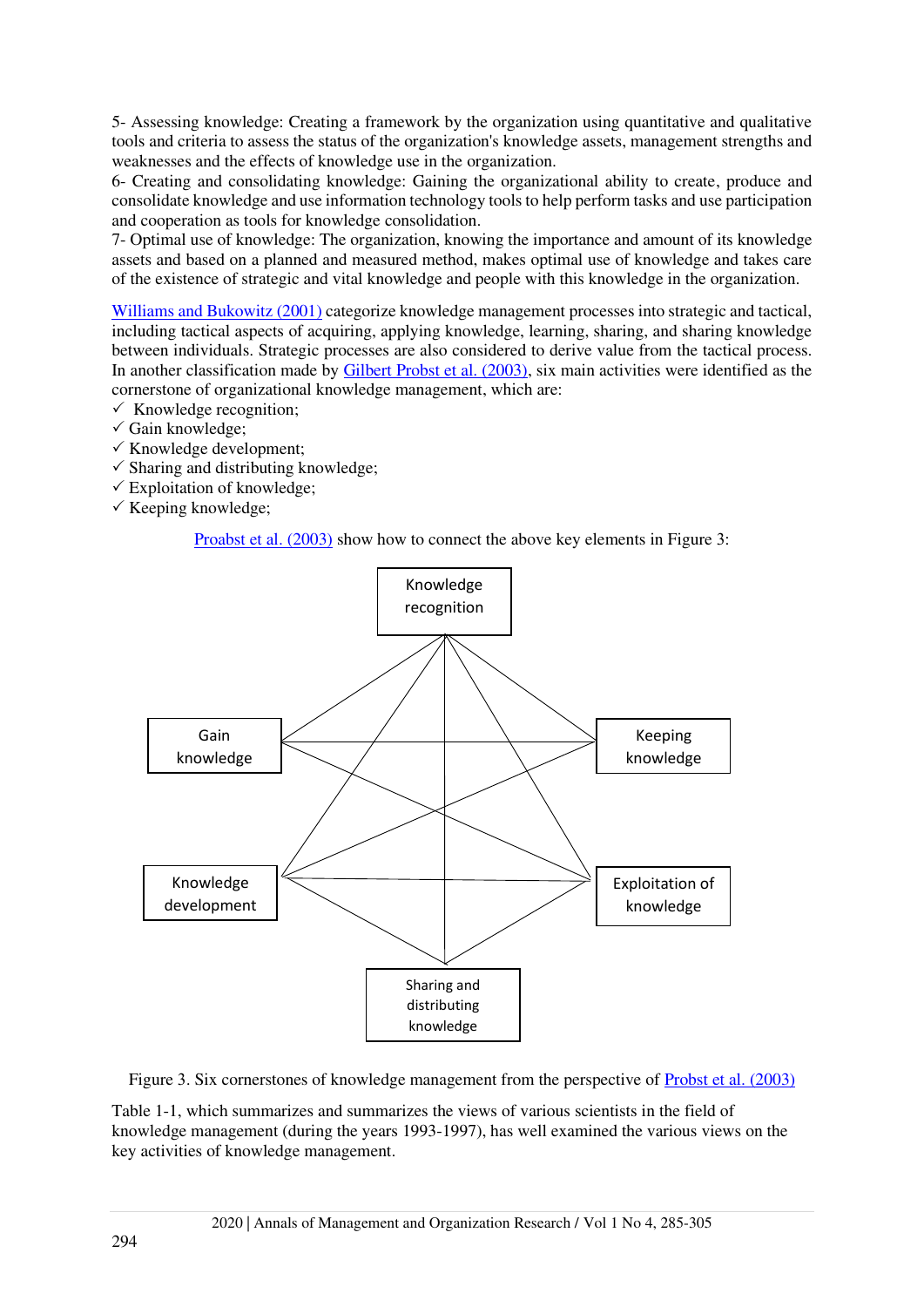The following is a summary of the knowledge management implementation process. the mentioned process has been prepared by the authors of the book by adapting the results and achievements of knowledge management projects and efforts have been made to consider the outlines of the contents and the most important topics according to the practical experiences of the authors for optimal implementation of the model.

Table 1. Key activities of knowledge management from the perspective of some researchers

| Key knowledge management activities                                      | Author name           |
|--------------------------------------------------------------------------|-----------------------|
| Giving knowledge (production and development of knowledge content),      | Keenan et al.(2018)   |
| identification, filtering, connecting the show, uploading, cataloging,   |                       |
| integrating and linking internal and external knowledge sources          |                       |
| Knowledge sharing, knowledge creation, knowledge identification,         | Sánchez et al.(2013)  |
| knowledge collection, knowledge conversion, knowledge organization,      |                       |
| knowledge application                                                    |                       |
| Knowledge sharing, knowledge creation, knowledge identification,         | Intezari et al.(2017) |
| knowledge collection, knowledge conversion, knowledge organization,      |                       |
| knowledge application                                                    |                       |
| Acquiring knowledge, organizing, storing, storing, analyzing, creating   | Argote(2012)          |
| knowledge, displaying knowledge, distributing knowledge, applying        |                       |
| knowledge                                                                |                       |
| Creative and common solutions to problems                                | Lewrick et al.(2018)  |
| attractive and important technical knowledge outside the company         |                       |
| testing prototypes, applying and integrating methods and tools           |                       |
| Socialization (converting tacit knowledge to tacit knowledge),           | Astorga et al.(2017)  |
| internalization (converting explicit knowledge to tacit knowledge),      |                       |
| combining (converting explicit knowledge to explicit knowledge),         |                       |
| externalizing (converting implicit knowledge into explicit knowledge)    |                       |
| Knowledge identification (recognition of required knowledge and its      | Dalkir(2017)          |
| fulfillment), knowledge implementation (knowledge transfer), knowledge   |                       |
| check (use of transferred knowledge), integration (internalization of    |                       |
| knowledge)                                                               |                       |
| Knowledge development, knowledge distribution, knowledge                 | Verhagen et al.(2012) |
| composition, knowledge retention                                         |                       |
| Creating knowledge, manipulating knowledge, exploiting, transmitting     | Wiig(1997)            |
| Collect, refine, configure, publish, use                                 | Powell et al(2015)    |
| Acquisition of knowledge, selection of knowledge, internalization of     | Holsapple et al(2003) |
| knowledge, production of knowledge, externalization of knowledge         |                       |
| Perspective on knowledge management, knowledge management goals,         | Girard(2015)          |
| knowledge management indicators                                          |                       |
| Preparing and providing infrastructure, knowledge recognition, knowledge | Akhavan et al. (2009) |
| collection, organization, storage, knowledge sharing, and knowledge      |                       |
| management process evaluation                                            |                       |

## *2.4. Background research*

In the following table, the factors resulting from the most important studies of the research background are mentioned in table 2.

Table 2. Micro-factors derived from research background studies

| Source                 | Description                                                                                         | Institutional factors               | Infrastructure factors                      |
|------------------------|-----------------------------------------------------------------------------------------------------|-------------------------------------|---------------------------------------------|
| Keenan et<br>al.(2018) | Investigating the<br>knowledge of<br>infrastructural factors<br>related to the<br>implementation of | Organizational culture,<br>modeling | Information systems,<br>knowledge structure |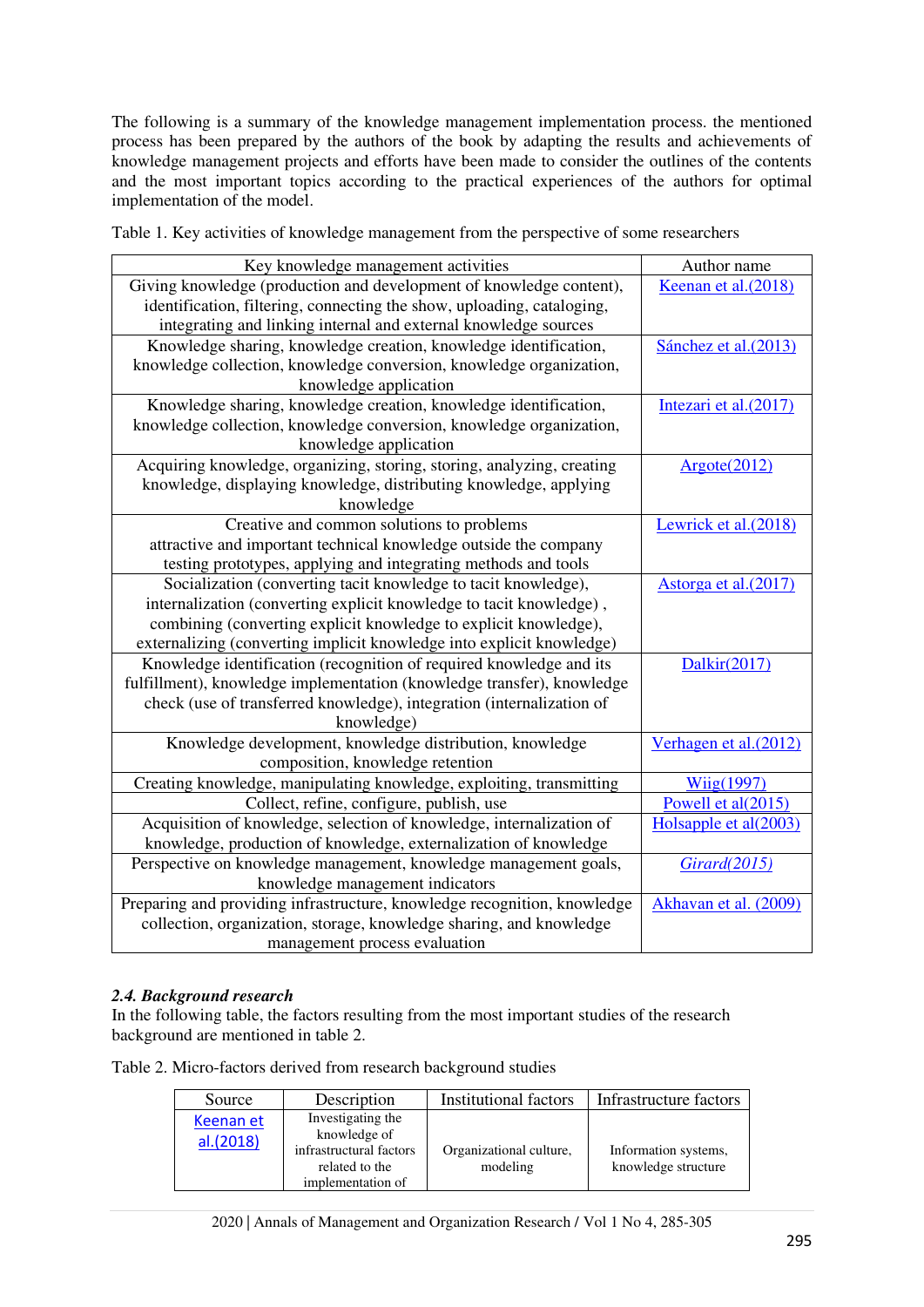|              | knowledge                    |                          |                          |
|--------------|------------------------------|--------------------------|--------------------------|
|              | management in                |                          |                          |
|              | Hekmat Iranian Bank          |                          |                          |
| Sánchez et   | Study the                    |                          | Organizational           |
| al.(2013)    | infrastructure needed        |                          | information technology,  |
|              | to implement                 |                          | operational structure,   |
|              | knowledge                    |                          | time, etc.               |
|              | management based on          |                          |                          |
|              | the Nonaka and               |                          |                          |
|              | Takeuchi models              |                          |                          |
| Intezari et  | A Study of                   |                          |                          |
| al.(2017)    | Knowledge                    |                          |                          |
|              | Management Sub-              |                          |                          |
|              | Problems                     | Organizational Culture   | Management factor,       |
|              | (Management Factor,          |                          | technical factors        |
|              | Organizational               |                          |                          |
|              | Culture and Technical        |                          |                          |
|              | Factors) in the Faculty      |                          |                          |
|              | of Educational               |                          |                          |
|              | Sciences, University         |                          |                          |
|              | of Isfahan, from the         |                          |                          |
|              | Perspective of Faculty       |                          |                          |
|              | Members                      |                          |                          |
| Argote(2012) | Comparative                  |                          | Functional knowledge,    |
|              | Knowledge                    |                          | technological tools and  |
|              | Management Title: A          |                          | knowledge management     |
|              | Preliminary Study            |                          | management structure     |
|              | between Chinese and          |                          |                          |
|              | <b>American Universities</b> |                          |                          |
| Lewrick et   | Examining different          |                          |                          |
| al.(2018)    | organizations, it has        | Product related factors, | Factors related to the   |
|              | mentioned four               | Factors related to the   | organization, factors    |
|              | general categories of        | knowledge system         | related to the           |
|              | hard and soft factors        |                          | environment              |
|              | that are effective in        |                          |                          |
|              | implementing                 |                          |                          |
|              | knowledge                    |                          |                          |
|              | management.                  |                          |                          |
| Astorga et   | Prioritization of key        |                          | Organizational structure |
| al.(2017)    | infrastructure factors       | The mission and value of | and processes,           |
|              | in order to establish        | the organization, the    | information technology   |
|              | knowledge                    | organizational culture   |                          |
|              | management system            |                          |                          |
|              | in project                   |                          |                          |
|              | organizations                |                          |                          |
| Dalkir(2017) | Investigate the              |                          |                          |
|              | infrastructure needed        |                          |                          |
|              | to establish                 |                          | Network                  |
|              | knowledge                    |                          |                          |
|              | management and               |                          |                          |
|              | document knowledge           |                          |                          |
|              | and experience               |                          |                          |

## **3. Research methodology**

Since the present study seeks to identify and influence the relationship between knowledge management and its effective infrastructure in the design offices of a product-oriented organization, so the present research is applied in terms of purpose and descriptive-survey in terms of method because Regularly deals with the characteristics of an organization. Also, since the data collection in this research is supported by library studies and questionnaires, it can be included in the field research group. In the present study, two types of questionnaires have been used to measure variables, one for measuring knowledge management components and the other for measuring knowledge management infrastructures. The standard questionnaire of knowledge management infrastructures consists of 42 questions that examine the status of institutional factors and knowledge management infrastructures consisting of seven dimensions of culture, value, leadership, organizational context, hardware, software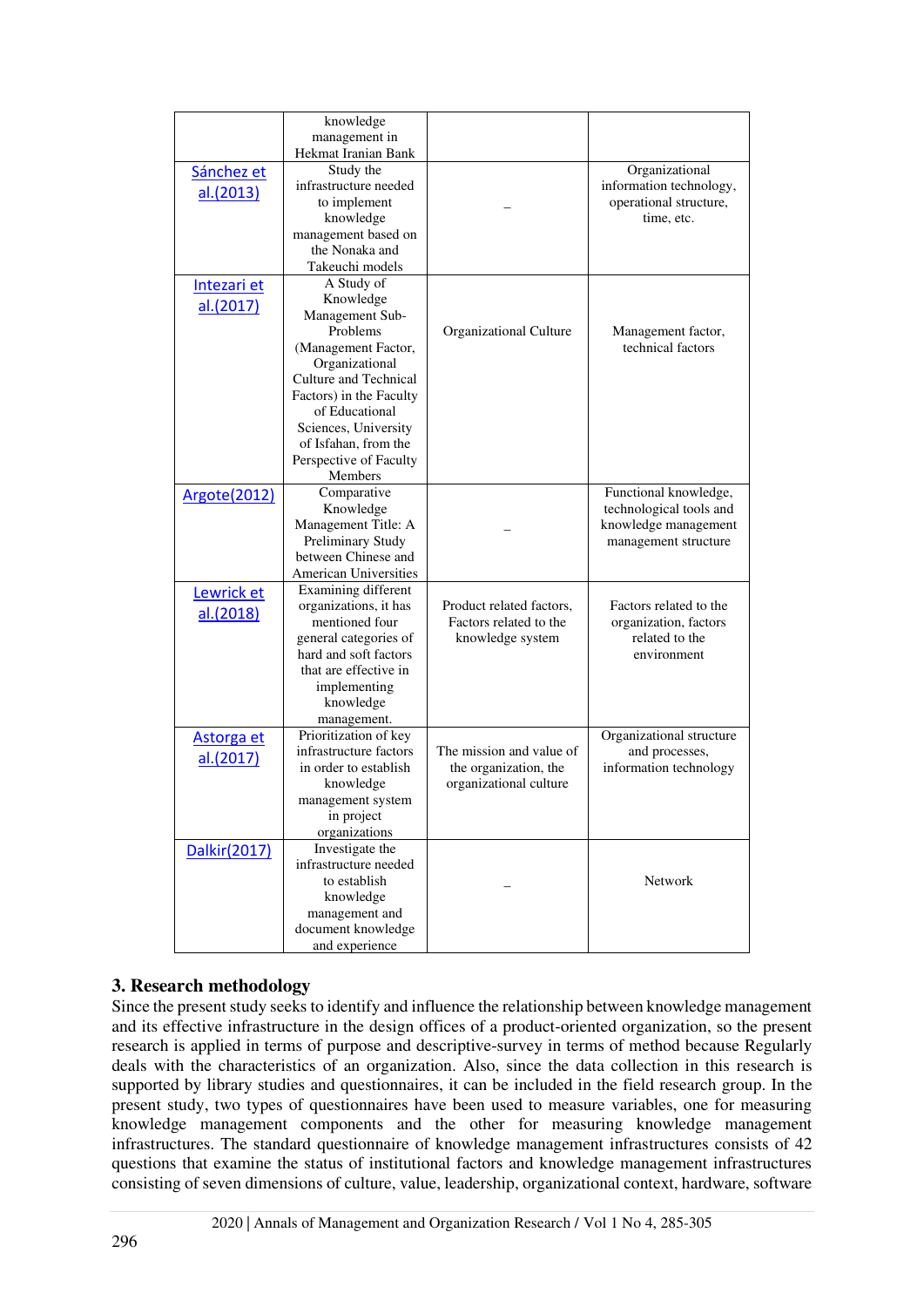and network. Statistical community according to the subject that examines the effect of institutional factors and knowledge management infrastructure on the establishment of knowledge management in the design offices of a product-oriented organization, which in terms of work experience and education and type of job sufficient diversity to select as research statistical community has it. The sample use of Morgan's table, among the statistical population of 75 people, is 63 people and sampling will be simple random sampling. The questionnaire is based on the Likert spectrum. To measure the reliability of the questionnaire, Cronbach's alpha method of SPSS software was used, the value of which was 0.77. Therefore, the questionnaire can be considered valid. Since all the items of the questionnaire used to measure these goals are based on previous studies and the questionnaire has been reviewed and verified by experts, it is possible to ensure the validity of its content. In the research model, the institutional and infrastructural factors of knowledge management with the approach of [Nonaka and Takeuchi \(1996\)](#page-19-2) are considered. Therefore, the impact of institutional and infrastructural factors on the knowledge management process has been investigated.

## **4. Research findings**

Knowledge management helps an organization to gain knowledge and insight from its experiences and focus its activities on acquiring, storing and using knowledge so that it can solve problems, dynamic education, strategic planning and decision making. Use this knowledge. Knowledge management not only prevents the decline of the organization's brain assets but also continuously increases this wealth. Today, knowledge is considered as one of the important strategic resources of organizations and the main engine of growth and wealth creation in organizations and more than other sources such as work and capital, it plays a role in development. Experts see knowledge as the ultimate alternative to production, wealth and monetary capital.

Based on the research and experts' opinion, 7 parameters have been considered as criteria for decision making, including leadership, organizational context, culture and value  $\neg$  to the factors of inputs and software, hardware and hardware and topics. The network is the underlying factor, so the decision matrix will be created, and by normalizing the decision matrix, the weight matrix of the parameters can be obtained. SPSS statistical software, as well as the Topsis method, have been used to analyze the data and test the hypotheses.

The present questionnaire, which was designed concerning the research topic, has the characteristics of the male and female population, which includes the average age of 25 to 55 years. Their major is a bachelor's degree or higher. This questionnaire contains approximately 42 questions and 5 options. Using Morgan's table, 63 experts were selected. Using the expertise method, it will be made available to experts and specialists, and finally, after applying the opinions suggested by the experts, the components will be determined and classified. The score of the questionnaire is based on the five-point Likert scale and from very good to very poor.

In the SPSS software, the output of all questionnaires was extracted, which included the number of answers, percentages, as well as a cumulative percentage for all infrastructure and institutional indicators. Tables 3 are an example of the values of abundance, frequency, and cumulative percentage of parameters.

| Organizational texture | Abundance | Percent |
|------------------------|-----------|---------|
| Very good              |           | 27.2    |
| good                   |           | 6/31    |
| medium                 |           | 5/17    |
| weak                   |           | 9/7     |
| Very weak              |           | 8/15    |
| Total                  |           | .00     |

Table 3. Average frequency tables of organizational tissue index institutional responses

The results of the analysis of Table 4 show, and the significance level of all factors is less than 0.05. It is clear that there is a relationship between the institutional factor and all the factors among the personnel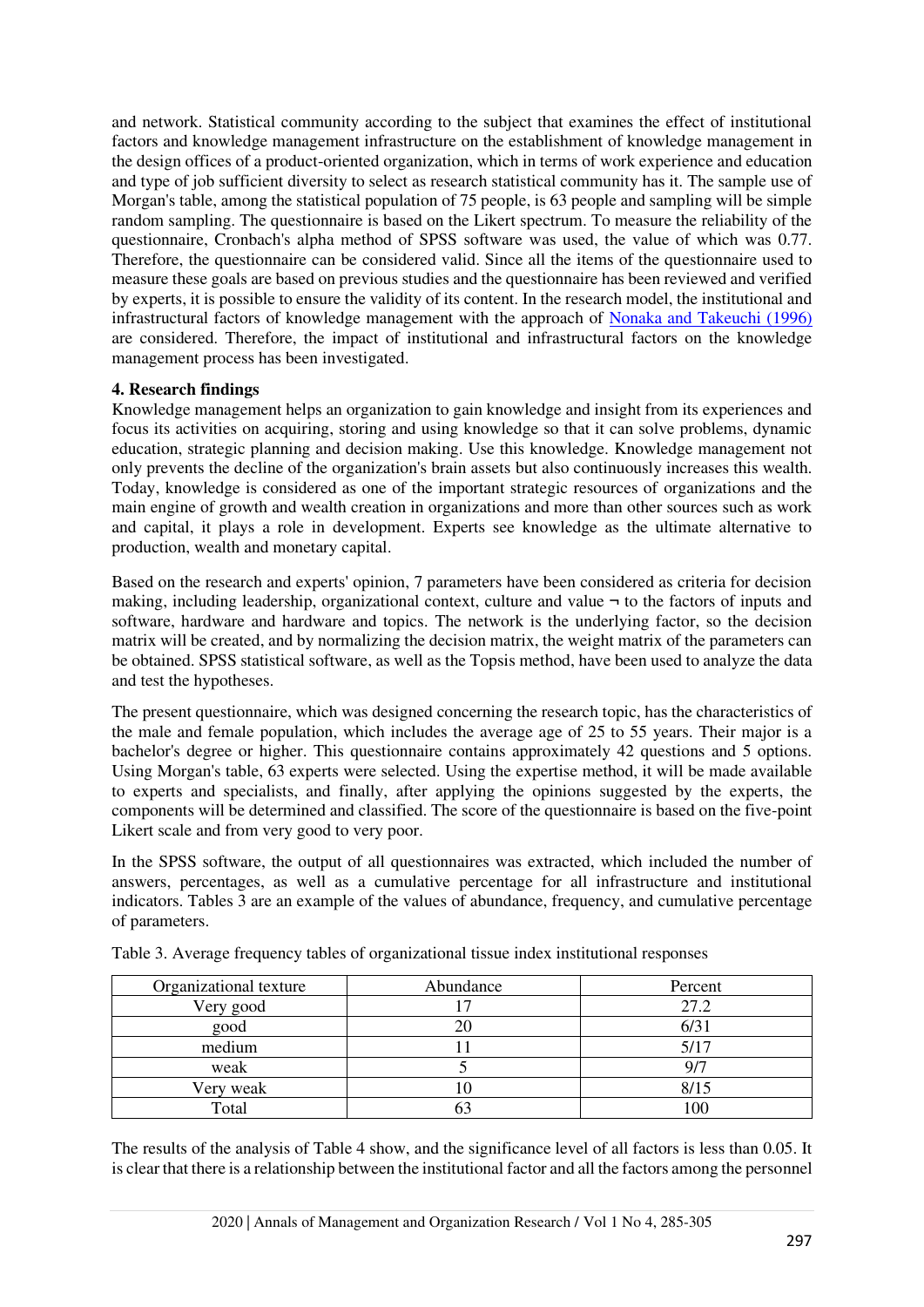in this organization. Therefore, it can be said that the effect of factors on knowledge management processes is confirmed. The standard path coefficient also shows that the effectiveness of the institutional factor of values is 22%.

| Significance | Standard path | The standard | Average | Institutional  | column |
|--------------|---------------|--------------|---------|----------------|--------|
| level        | coefficient   | deviation    |         | agent          |        |
| 0/001        | 0/221         | 0/68         | 3/6     | Values         |        |
| 0/000        | 0/290         | 0/71         | 3/63    | Culture        | ⌒      |
| 0/043        | 0/142         | 0/84         | 3/18    | Software       | 3      |
| 0/003        | 0/081         | 1/06         | 3/10    | Hardware       | 4      |
| 0/000        | 0/179         | 0/49         | 3/4     | Leadership     |        |
| 0/001        | 0/27          | 0/99         | 3/9     | Organizational |        |
|              |               |              |         | texture        | 6      |
| 0/012        | 0/103         | 1/26         | 3/17    | network        |        |

Table 4. Regression test of the effect of the institutional factor of values on knowledge management

Finally, the Topsis method was used to prioritize the factors. Table 4 shows the proximity of each criterion to the ideal solution below:

The Topsis method is a multi-criteria decision-making method. The acronym Tapsis stands for preferred methods based on the similarity to the ideal solution. This model was proposed by [Hwang & Yoon](#page-18-18)  [\(1981\).](#page-18-18) In this method, the m option is evaluated by n index. The fundamental logic of this model defines the solution of the ideal (positive) and the solution of the negative ideal. The ideal (positive) solution is a solution that increases the profit criterion and reduces the cost criterion. The optimal option is the one that has the least distance from the ideal solution and at the same time the farthest distance from the negative ideal solution. In other words, in the ranking of options by the Topsis method, the options that most closely resemble the ideal solution are ranked higher.

Finally, the values extracted from the questionnaires are summarized in Table 5:

| Total | Very | Good | Medium | Weak | Very | Criterion      | Column |
|-------|------|------|--------|------|------|----------------|--------|
|       | good |      |        |      | weak |                |        |
| 63    | 17   | 20   | 11     |      | 10   | Organizational |        |
|       |      |      |        |      |      | texture        |        |
| 63    | 21   | 19   | Q      | 11   |      | Values         |        |
| 63    | 20   | 17   | 15     |      |      | Culture        |        |
| 63    | 14   | 16   | 13     | 11   |      | Software       |        |
| 63    | 17   | 19   |        | 10   |      | Leadership     |        |
| 63    |      | 12   | 13     | 17   | 10   | Network        |        |
| 63    | 12   | 11   | 13     | 14   | 13   | hardware       |        |

Table 5. Extracts from the questionnaire

In this type of non-scaling, each matrix element is divided into the sum squared of the elements of each column:

The uncaused value is option i of the j index.

The data in Table 3 are displayed in Table 4 after normalization.

After disproportionate, the values related to each index, the relative importance of the indicators should be determined relative to each other. Which was performed by **Shannon's (1993)**entropy method. The main idea of this method is based on the fact that the higher the scatter in the values of an index, the more important that index is.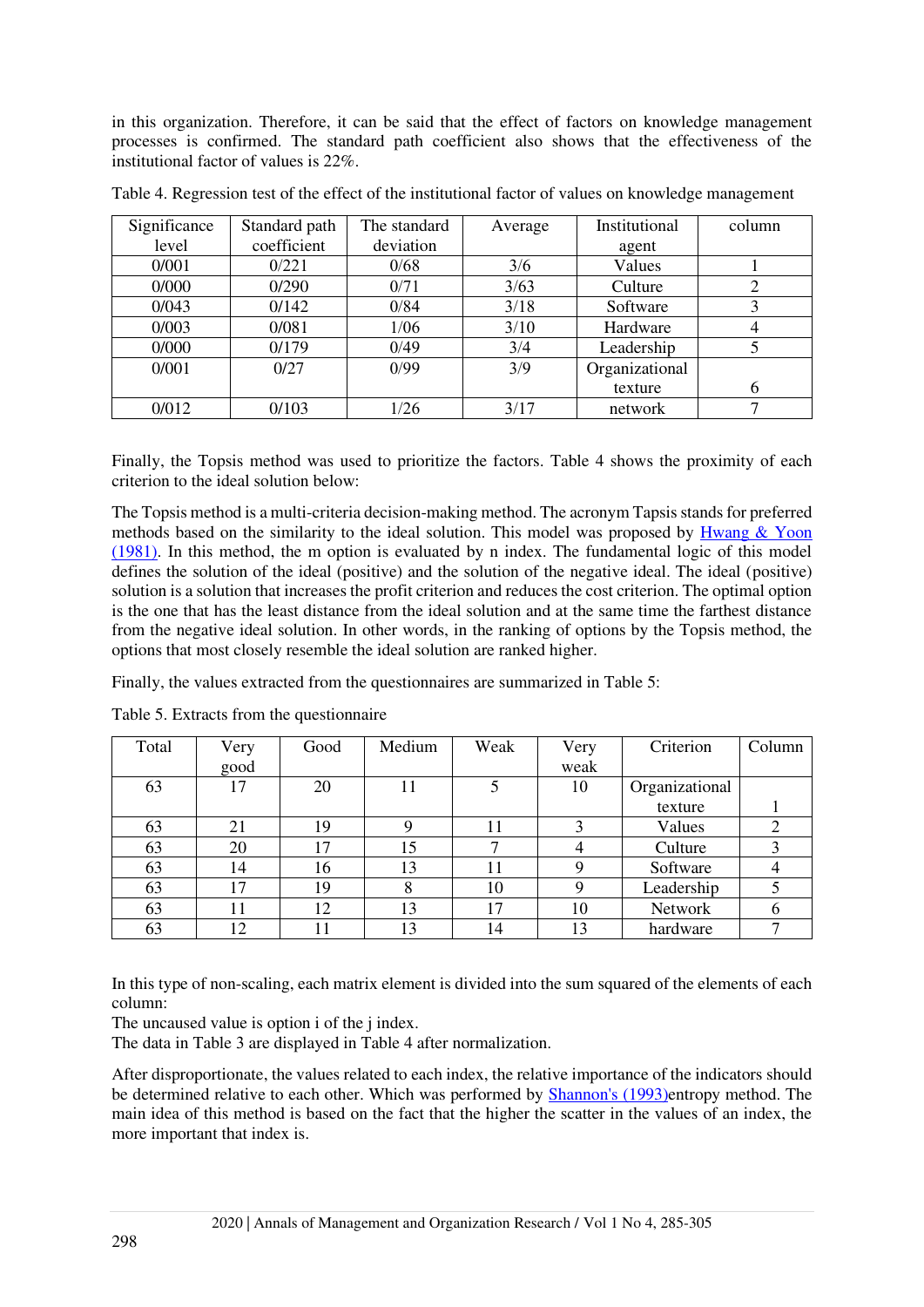Therefore, the following indexes are used to calculate the weights of the indicators:

$$
P_{ij} = \frac{a_{ij}}{\sum_{i=1}^{n} a_{ij}}; \forall i, j
$$
\n
$$
k = \frac{1}{\ln(m)}
$$
\n(3)\n
$$
\text{m is the number of factors.}
$$

(4)

 $E_i$  shows entropy value of number j index.

$$
d_j = 1 - E_j \quad ; \forall j \tag{5}
$$

The value of  $d_i$  indicates the uncertainty or degree of deviation for index number j, and since the [Shannon](#page-19-15) entropy method gives the highest weight to the index with the highest degree of deviation, we will have:

$$
w_j = \frac{d_j}{\sum_{j=1}^n d_j} \quad ; \quad \forall j
$$

Therefore, after the above calculations, the weight values of the criteria are given in Table 4:

Table 6 shows the proximity of each criterion to the ideal solution below:  $E_i$  shows entropy value of number j index.

Table 6. Criterion weight matrix

 $E_j = -k \sum_{i=1}^{m} [p_{ij} \ln p_{ij}], \forall j$ 

| W5<br>$\overline{\phantom{0}}$ | <b>TTT</b><br>W | W <sup>3</sup>             | <b>TTTO</b><br>W.<br>- | W <sub>1</sub>      |                     |
|--------------------------------|-----------------|----------------------------|------------------------|---------------------|---------------------|
| IJ<br>$\overline{\phantom{a}}$ | 0/098           | $1/00^{\circ}$<br><u>.</u> | 0/007<br>⊍⊭∠ຽ          | ላ ሰራ<br>IJΓ<br>TV U | <b>TT</b><br>Weigh. |

Then, by determining the weighted matrix of criteria, a positive and negative ideal can be obtained for each indicator. For criteria that have a positive charge, the positive ideal is the largest value of that criterion and the negative ideal is the smallest value of that criterion. Therefore, the most appropriate ideal is equal to the combination of the largest values and the most inappropriate answer is the combination of the smallest values in each option.

The calculation of the scaleless matrix is obtained by the following formula:

$$
V = N \times W_{n \times n} \tag{7}
$$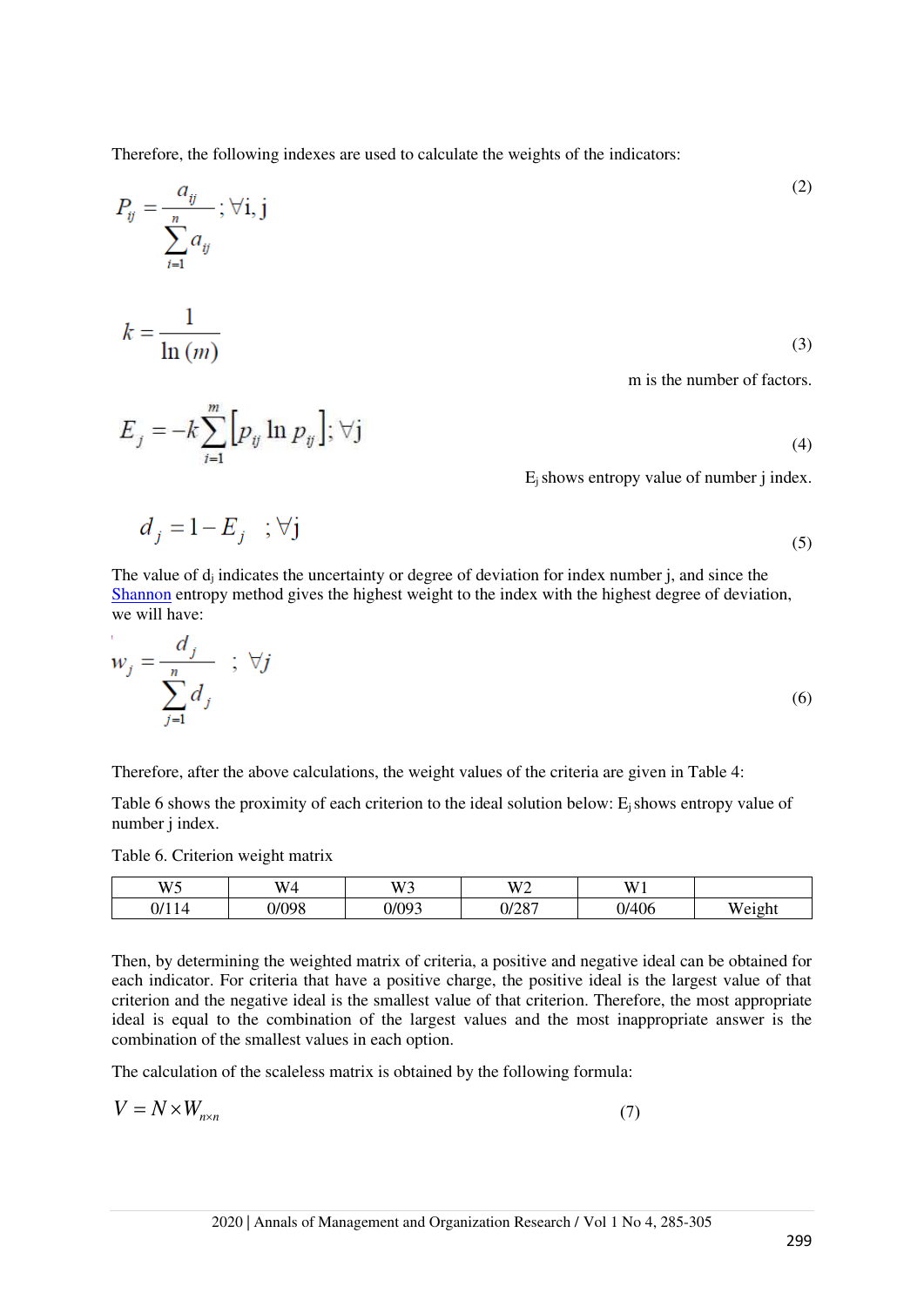|        |        | <b>Matrix V</b> |        |        |
|--------|--------|-----------------|--------|--------|
| 0.0543 | 0.0077 | 0.0700          | 0.1138 | 0.1466 |
| 0.0163 | 0.0170 | 0.0573          | 0.1081 | 0.1811 |
| 0.0217 | 0.0108 | 0.0955          | 0.0967 | 0.1725 |
| 0.0489 | 0.0170 | 0.0828          | 0.0910 | 0.1208 |
| 0.0489 | 0.0155 | 0.0509          | 0.1081 | 0.1466 |
| 0.0543 | 0.0263 | 0.0828          | 0.0683 | 0.0949 |

The resulting product is a disproportionate balanced matrix (V).

The ideal positive solution:

The largest value for positive indicators and the smallest value for negative indicators. In other words, we make up the best values for each index.  $(V_j^+)$ 

Negative Ideal Solutions:

The largest value for negative indices and the smallest value for positive indices. In other words, we make up the worst values for each index. $(V_j^-)$ 

$$
V_j^+ = [\max v_{i1}, \max v_{i2}, \max v_{i3}, \max v_{i4}, \max v_{i5}]
$$
  

$$
V_j^- = [\min v_{i1}, \min v_{i2}, \min v_{i3}, \min v_{i4}, \min v_{i5}]
$$

Which equates to:

Î.

| v+    | 0/1811 | 0/1138 | 0/0955 | 0/0263 | 0/0706 |
|-------|--------|--------|--------|--------|--------|
| $V -$ | 0.0950 | 0/0626 | 0/0509 | 0.0077 | 0/0163 |

As well as calculating the Euclidean distance of each option to positive and negative ideas:

$$
d_i^+ = \sqrt{\sum_{j=1}^n (v_{ij} - v_j^+)^2}, \quad i = 1, 2, ..., m
$$
  

$$
d_i^- = \sqrt{\sum_{j=1}^n (v_{ij} - v_j^-)^2}, \quad i = 1, 2, ..., m
$$
 (8)

That  $d+$  is equal to:

|                        | d6     | d5     | d4     | d3     | d2     | d1     |
|------------------------|--------|--------|--------|--------|--------|--------|
| 0/0940                 | 0/0997 | 0/0616 | 0/0699 | 0/0547 | 0/0673 | 0/0495 |
| And so d- is equal to: |        |        |        |        |        |        |
| $d-7$                  | d-6    | $d-5$  | d-4    | $d-3$  | $d-2$  | d-1    |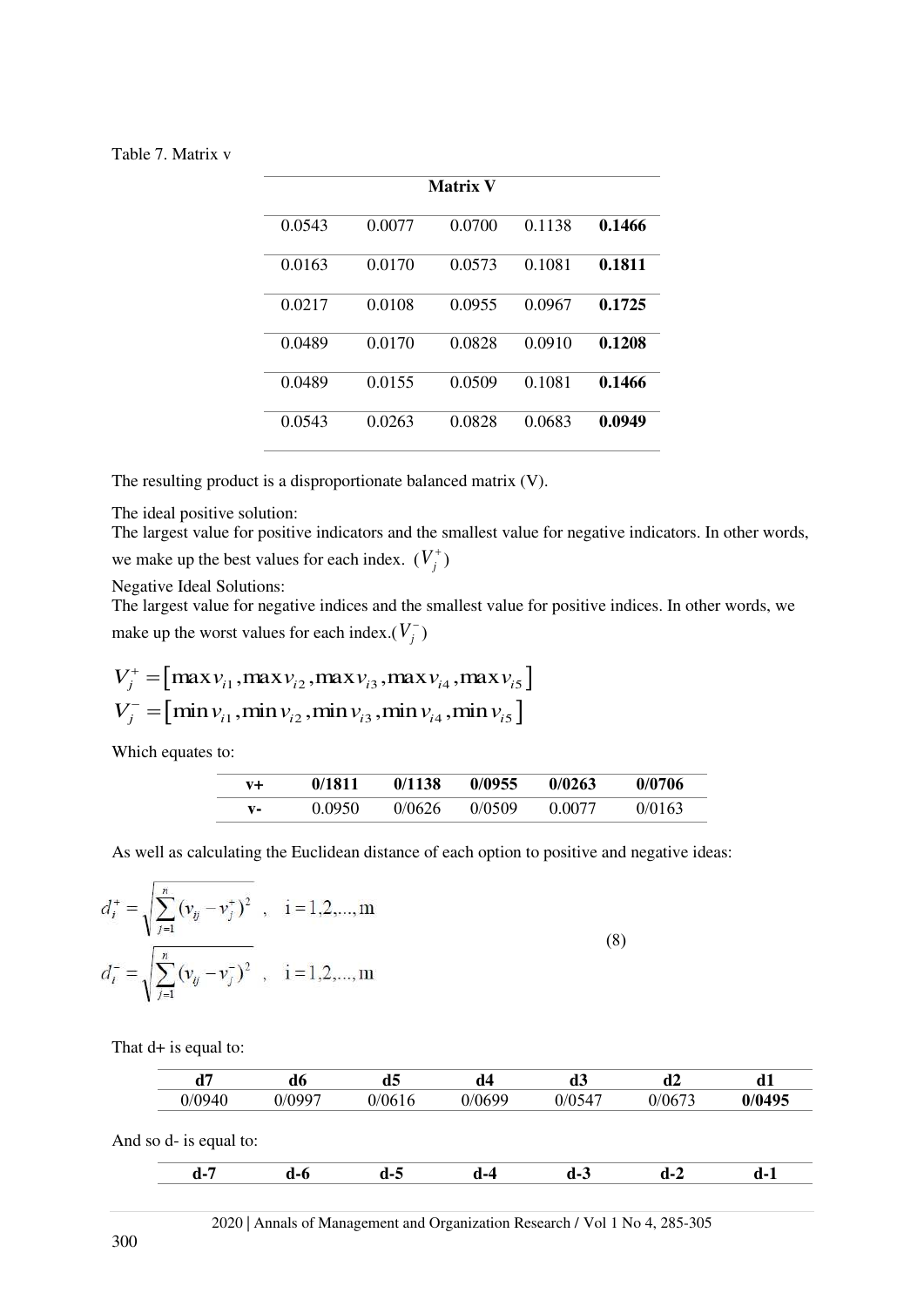| 0/0603<br>0/0650<br>0/0532<br>0/0982<br>0/0960<br>J/0766 |  | 0/0843 |
|----------------------------------------------------------|--|--------|
|----------------------------------------------------------|--|--------|

Then determine the relative proximity of an option to the ideal solution:

$$
CL_i^* = \frac{d_i^-}{d_i^- + d_i^+}
$$
\n(9)

Table 8. How close each criterion is to the ideal solution

| $\textit{CL}^*_i$ | factors                | colemn |
|-------------------|------------------------|--------|
| 0/630             | organizational texture |        |
| 0/593             | values                 |        |
| 0/637             | culture                |        |
| 0/463             | software               |        |
| 0/554             | leadership             |        |
| 0/348             | network                |        |
| 0/409             | hardware               |        |
|                   |                        |        |

The table above shows the relative proximity of each option to the ideal solution. The value is between zero and one. The closer it is to a value, the closer the solution is to the ideal answer. Now, according to the obtained values, the factors are arranged in descending order and the priority of the effectiveness of each index is determined:

Table 9. Arrangement and importance of priority for each factor

| <b>Factors</b>         | Column |
|------------------------|--------|
| Culture                |        |
| Organizational texture |        |
| Values                 |        |
| Leadership             |        |
| Software               |        |
| Hardware               |        |
| <b>Network</b>         |        |
|                        |        |

Based on the results obtained among the seven influential parameters, one of the vital and important factors of using the institutional factor of culture and then the factors of organizational context and values are the most important criteria influencing this characteristic. It should also be noted that the choice of the knowledge management process is not an accidental phenomenon. Rather, it is a science that requires a thorough understanding of tools, programs, and goals based on specific knowledge. However, close and thorough supervision of the relevant authorities in the field of knowledge management and the existence of the necessary guarantees can lead to the observance of many positive and effective cases.

#### **5. Conclusion and discussion**

In this study, the important and influential factors on the effectiveness of knowledge management in the design offices of a product-oriented organization were examined. Because the infrastructure and knowledge management institutions have been considered as the backbone of knowledge management, and almost all organizations that have successfully used knowledge management to the need and importance of supporting infrastructure for successful deployment the knowledge management system is well aware. Therefore, the fact that the establishment of knowledge management in the organization requires the existence of institutional factors and strong and appropriate infrastructure is confirmed. If organizations want to manage knowledge as an organizational asset, they must provide the factors mentioned in this research appropriately. Because the necessary bases and infrastructures for the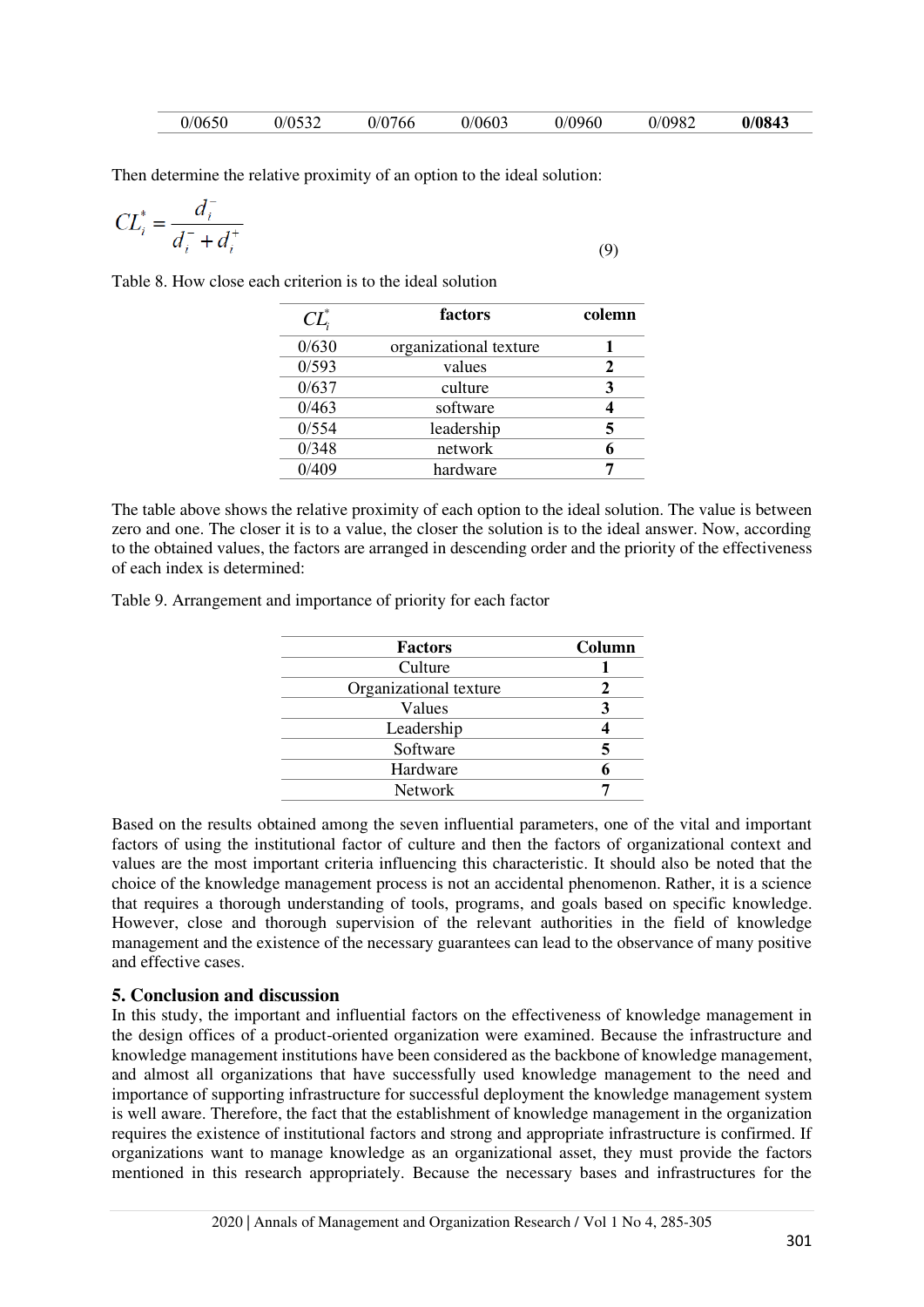establishment and use of the new knowledge management system are important in the sense that the implementation of this system, regardless of the platforms and their strengths and weaknesses, will often fail.

The results of the analysis of research data show that the institutional factors affecting the establishment of knowledge management system in the mentioned place can be mentioned values, culture, organizational context and leadership. Also, the infrastructures affecting the establishment of knowledge management system can be identified in the form of three general infrastructures of software, hardware and network, the most important of which have been identified as priorities affecting the establishment of knowledge management system in the organization.

In total, it can be said that culture, organizational structure, values and information technology (equipment) are important components that have been confirmed in this research as knowledge management factors. Therefore, the implementation of a knowledge management system in the design office requires attention to these elements, with the appropriate culture, structure and organizational structure and the use of information technology tools can achieve this.

Data analysis shows the following important points:

- The institutional factor of culture has the greatest impact and prioritization on the effectiveness of knowledge management (with a coefficient of 0.613). Therefore, the organization should prioritize culture in its program. The high level of culture establishment compared to other components can be due to proper management, employees' sense of belonging and friendly cooperation of employees with each other, group work, making the right decisions, and so on. So that planners and decisionmakers have been able to implement the application of culture in the establishment of a knowledge management system to some extent. Also, the research results showed that the more organizational culture, the better the knowledge management will be in a better position.
- The institutional factor of organizational structure has the second priority on the effectiveness of knowledge management (with a coefficient of 0.584).
- The institutional factor of values has the third priority on the effectiveness of knowledge management (with a coefficient of 0.530).
- Also, the findings of this study have shown that the rate of establishment of the leadership component compared to other components is at a moderate level. This can be due to the managers' lack of interest in staffing and lack of knowledge about the importance of knowledge management, hierarchical and inflexible structure in management, lack of trust and support of senior managers in management activities and programs. Improper knowledge and leadership styles. Explaining that the lack of clear criteria for evaluating employee performance and failure to solve organizational problems of employees by the leadership is the most important problem that has been raised by the respondents regarding the component of knowledge management leadership system.

Since neglecting the performance of employees, especially in the field of increasing knowledge and distribution of knowledge and not evaluating them, can destroy their motivation in this regard. Therefore, it is better to evaluate the performance of employees in the field of knowledge management annually and with clear indexes.

- Based on the research findings, the component of information technology (software, hardware and network) in the era when technology has significant progress in all areas, is at a low level from the perspective of employees; therefore, it is suggested that the planners and decision-makers of the organization provide new resources and equipment, including computers, and the possibility of quick and easy access to the Internet and domestic and foreign scientific journals for acquiring, creating and disseminating knowledge, staff and learn the right technology tools.
- In general, according to the total scores obtained by the organization and the scores obtained from each factor, it can be said that the organization is not in a good position and if the strategy is to be knowledge-based, it should be a knowledge management project. At the organizational level, it was implemented systematically and systematically, and by pursuing it, it led the organization to the excellence of knowledge. Finally, with an overview of the findings of this study, it can be concluded that organizational structure, culture and values, above average, can be established in the productoriented organization and policies and management.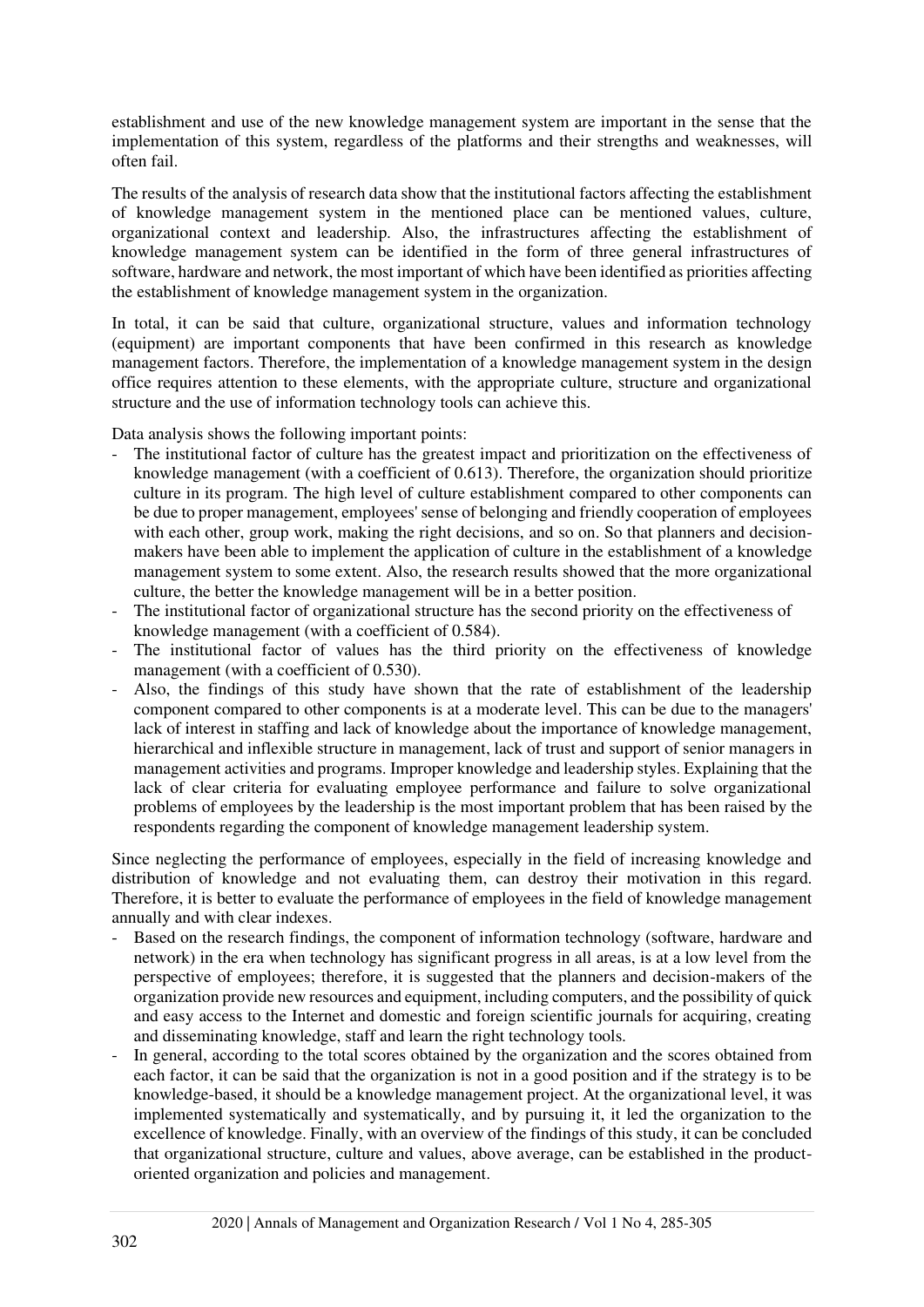The present research was conducted on the design offices of a product-oriented organization in Tehran. Further research on individuals from different production and service organizations can help validate the findings of this study. It is suggested that the organization, while promoting investment in technology infrastructure, also consider their knowledge use. In future research, it is suggested that the role of intellectual property as an institutional variable in the implementation and establishment of knowledge management and the factors affecting the protection of the interests of small stakeholders in the implementation of knowledge management in organizations should be considered.

#### **References**

- <span id="page-18-16"></span>Akhavan, P., Hosnavi, R., & Sanjaghi, M. E. (2009). *Identification of knowledge management critical success factors in Iranian academic research centers.* Education, Business and Society: Contemporary Middle Eastern Issues.
- <span id="page-18-9"></span>Akhavan, P., Jafari, M., & Akhtari, M. (2011). Exploration of knowledge acquisition techniques in tunnel industry: The case study of iran tunnel association*. International journal of business and management,* 6(8), 245-255.
- <span id="page-18-10"></span>Allard, S., & Holsapple, C. W. (2002). Knowledge management as a key for e-business competitiveness: from the knowledge chain to KM Audits. *Journal of Computer Information Systems,* 42(5), 19-25*.*
- Argote, L. (2012). *Organizational learning: Creating, retaining and transferring knowledge.* Springer Science & Business Media.
- <span id="page-18-12"></span>Astorga-Vargas, M. A., Flores-Rios, B. L., Licea-Sandoval, G., & Gonzalez-Navarro, F. F. (2017). Explicit and tacit knowledge conversion effects, in software engineering undergraduate students. *Knowledge Management Research & Practice*, 15(3), 336-345.
- <span id="page-18-8"></span>Bigliardi, B., & Galati, F. (2013). Innovation trends in the food industry: The case of functional foods. *Trends in Food Science & Technology,* 31(2), 118-129.
- <span id="page-18-2"></span>Commoner, B. (2020). *The closing circle: nature, man, and technology.* Courier Dover Publications.
- <span id="page-18-13"></span>Dalkir, K. (2005). *Knowledge management in theory & practice.* Elsevier butterworth- heinemann.
- <span id="page-18-1"></span>Dávideková, M., & Hvorecký, J. *(2016). Collaboration tools for virtual teams in terms of the SECI model.* Paper presented at the International Conference on Interactive Collaborative Learning.
- <span id="page-18-0"></span>Dubé, L., Bourhis, A., Jacob, R., & Koohang, A. (2006). Towards a typology of virtual communities of practice. Interdisciplinary *Journal of Information, Knowledge & Management, 1.*
- <span id="page-18-15"></span>Girard, J., & Girard, J. (2015). Defining knowledge management: Toward an applied compendium. *Online Journal of Applied Knowledge Management*, 3(1), 1-20.
- <span id="page-18-7"></span>Gopta, B., Lyer, L. s. m et, al. (2010). Knowledge Management: practices and challenges. *Industrial management & pata system,* 100(1), 17-21.
- <span id="page-18-4"></span>Hassanali, A., Giberti, F., Cuny, J., Kühne, T. D., & Parrinello, M. (2013). *Proton transfer through the water gossamer.* Proceedings of the National Academy of Sciences, 110(34), 13723-13728.
- <span id="page-18-6"></span>Hoffman. , Hoelscher, m. L., sheriff-k.(2005). Social capital, Knowledge Management and sustained a superior performance. *Journal of Knowledge Management,* 9(3).93-100.
- <span id="page-18-3"></span>Holsapple, C. W., & Joshi, K. D. (2000). An investigation of factors that influence the management of knowledge in organizations*. The Journal of Strategic Information Systems,* 9(2-3), 235-261.
- <span id="page-18-14"></span>Holsapple, M. P., West, L. J., & Landreth, K. S. (2003). Species comparison of anatomical and functional immune system development. *Birth Defects Research Part B: Developmental and Reproductive Toxicology,* 68(4), 321-334.
- <span id="page-18-18"></span>Hwang, C. L., Yoon, K. (1981). *Multiple attributes decision making methods and applications.*  Heidelberg: Springer.
- Intezari, A., Taskin, N., & Pauleen, D. J. (2017). Looking beyond knowledge sharing: an integrative approach to knowledge management culture. *Journal of Knowledge Management.*
- <span id="page-18-5"></span>Jafari, M., Fesharaki, M. N., & Akhavan, P. (2007). Establishing an integrated KM system in Iran aerospace industries organization. *Journal of knowledge management, 11(1), 127-142.*
- <span id="page-18-11"></span>*Keenan, J. M., Hill, T., & Gumber, A. (2018*). Climate gentrification: from theory to empiricism in Miami-Dade County, Florida. *Environmental Research Letters*, 13(5), 054001*.*
- <span id="page-18-17"></span>Keenan, J. M., Hill, T., & Gumber, A. (2018). Climate gentrification: from theory to empiricism in Miami-Dade County, Florida*. Environmental Research Letters,* 13(5), 054001.